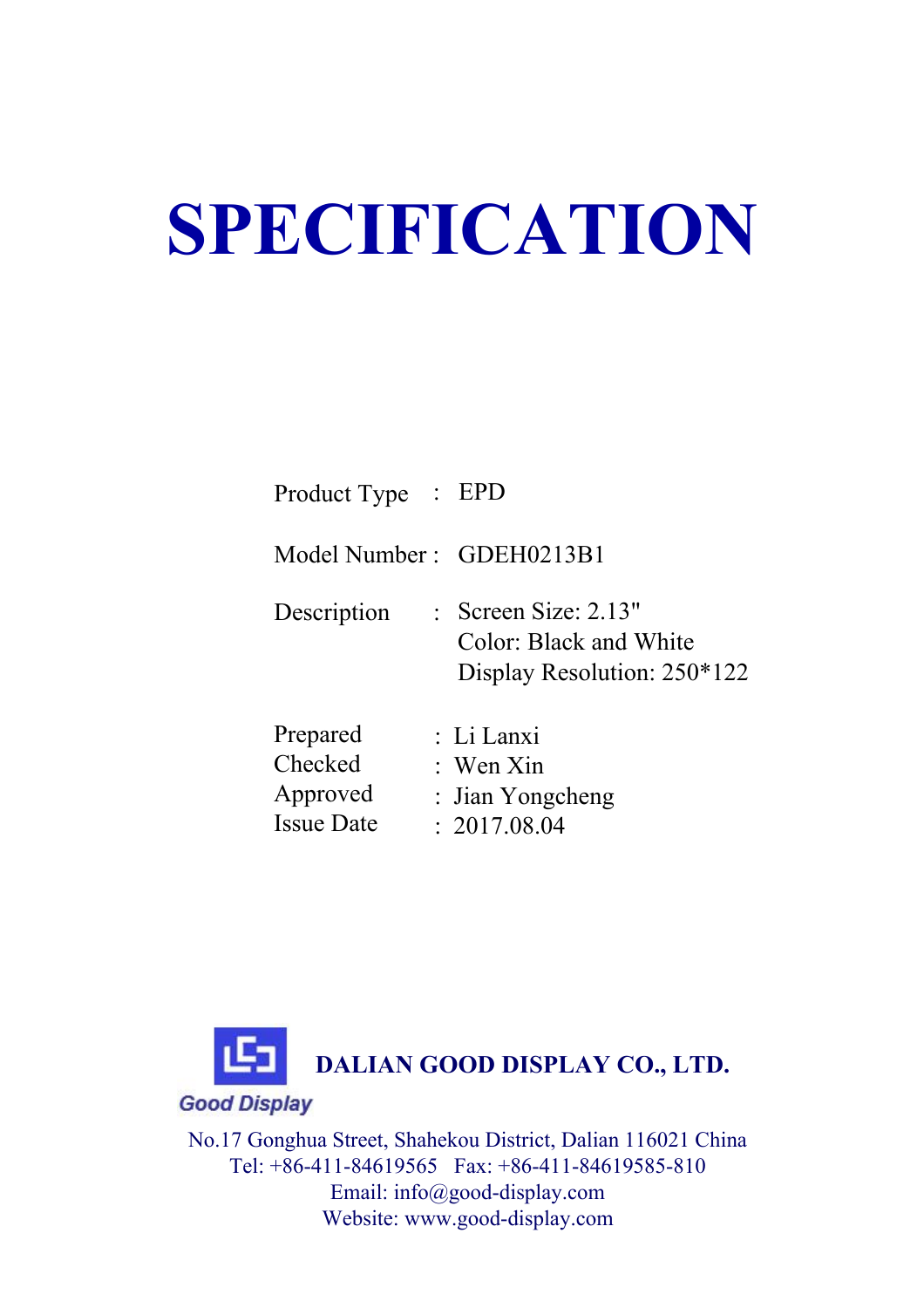

| <b>Version</b> | <b>Content</b>           | <b>Date</b> | <b>Producer</b> |
|----------------|--------------------------|-------------|-----------------|
| 1.0            | New release              | 2015/08/27  |                 |
| 1.1            | Modification parameter   | 2015/12/11  |                 |
| 2.0            | Modify Reference Circuit | 2017/05/17  |                 |
| 3.0            | Updating                 | 2017/05/27  |                 |
| 3.1            | Modify Reference Circuit | 2017/08/04  |                 |
|                |                          |             |                 |
|                |                          |             |                 |
|                |                          |             |                 |
|                |                          |             |                 |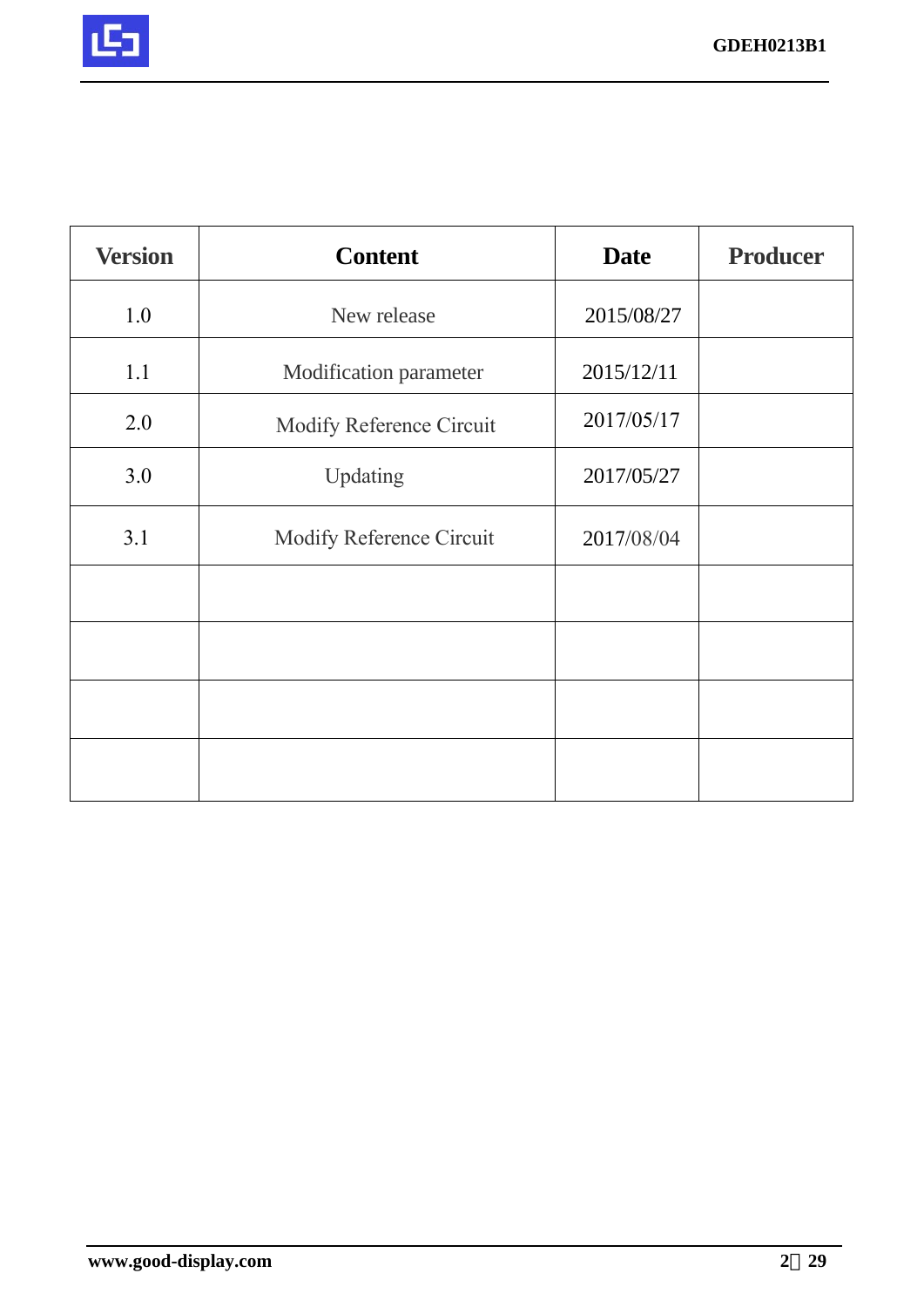

## **CONTENTS**

| 2 |  |
|---|--|
|   |  |
|   |  |
| 5 |  |
|   |  |
| 7 |  |
|   |  |
|   |  |
|   |  |
|   |  |
|   |  |
|   |  |
|   |  |
|   |  |
|   |  |
|   |  |
|   |  |
|   |  |
|   |  |
|   |  |
|   |  |
|   |  |
|   |  |
|   |  |
|   |  |
|   |  |
|   |  |
|   |  |
|   |  |
|   |  |
|   |  |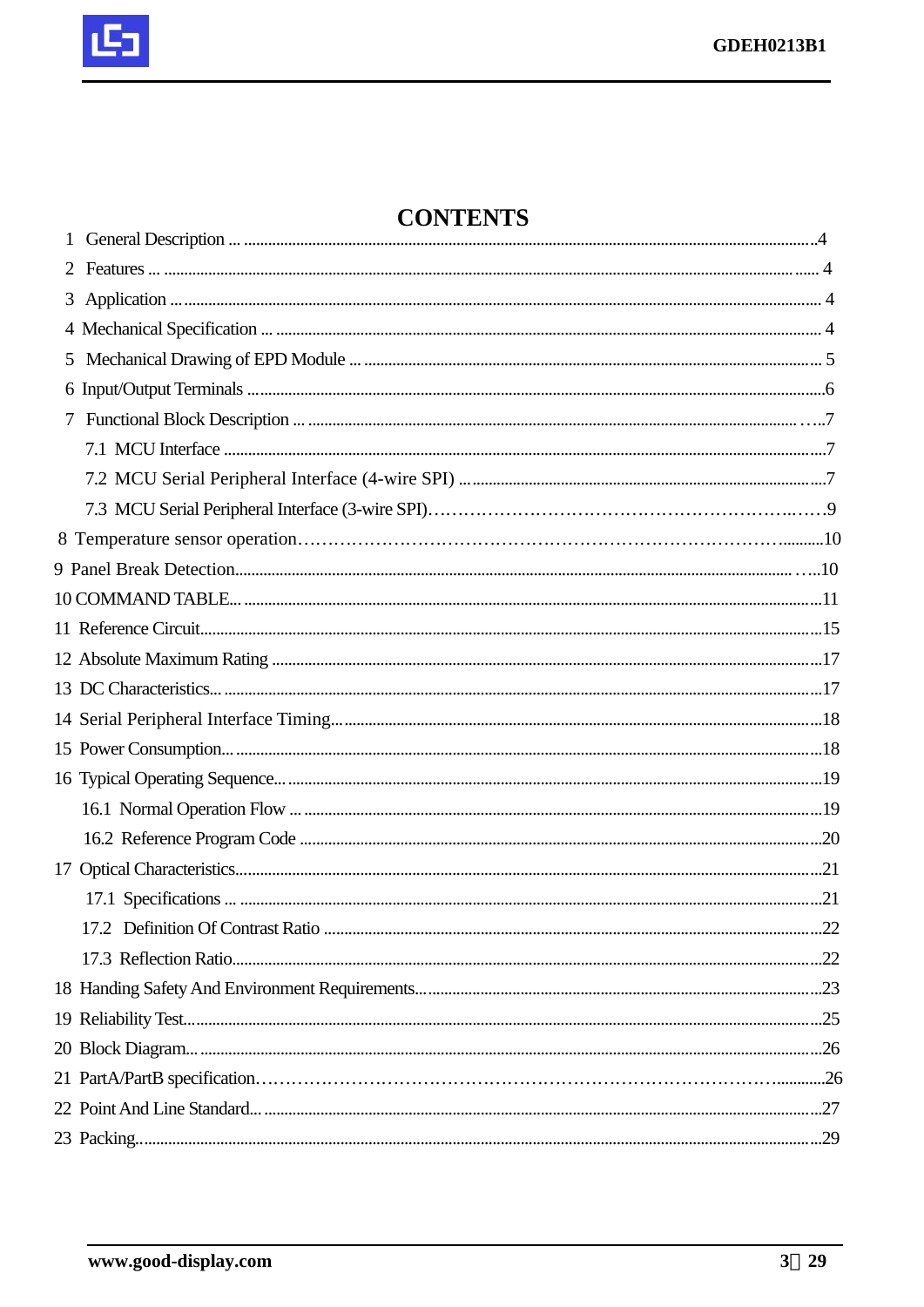

#### **1. General Description**

GDEH0213B1 is an Active Matrix Electrophoretic Display(AMEPD) , with interface and a reference system design. The 2.13" active area contains 122×250 pixels, and has 1-bit B/W full display capabilities. An integrated circuit contains gate buffer, source buffer, interface, timing control logic, oscillator, DC-DC. SRAM. LUT ,VCOM, and border are supplied with each panel.

#### **2. Features**

- $\bullet$  122×250 pixels display
- $\bullet$  White reflectance above 35%
- $\bullet$  Contrast ratio above 10:1
- $\bullet$  Ultra wide viewing angle
- $\bullet$  Ultra low power consumption
- Pure reflective mode
- $\bullet$  Bi-stable display
- Commercial temperature range
- Landscape, portrait modes
- $\bullet$  Hard-coat antiglare display surface
- $\bullet$  Ultra Low current deep sleep mode
- $\bullet$  On chip display RAM
- $\bullet$  Waveform stored in On-chip OTP
- $\bullet$  Serial peripheral interface available
- On-chip oscillator
- $\bullet$  On-chip booster and regulator control for generating VCOM, Gate and Source driving voltage
- $\bullet$  I<sup>2</sup>C signal master interface to read external temperature sensor

## **3. Application**

Electronic Shelf Label System

## **4. Mechanical Specifications**

| <b>Parameter</b>           | <b>Specifications</b>                   | Unit        | <b>Remark</b> |
|----------------------------|-----------------------------------------|-------------|---------------|
| Screen Size                | 2.13                                    | <b>Inch</b> |               |
| Display Resolution         | $122(H)\times 250(V)$                   | Pixel       | Dpi:130       |
| Active Area                | $23.80(H)\times 48.55(V)$               | mm          |               |
| Pixel Pitch                | $0.1942 \times 0.1943$                  | mm          |               |
| <b>Pixel Configuration</b> | Rectangle                               |             |               |
| <b>Outline Dimension</b>   | $29.2(H)\times59.2$ (V) $\times1.05(D)$ | mm          |               |
| Weight                     | $3.0 \pm 0.2$                           | g           |               |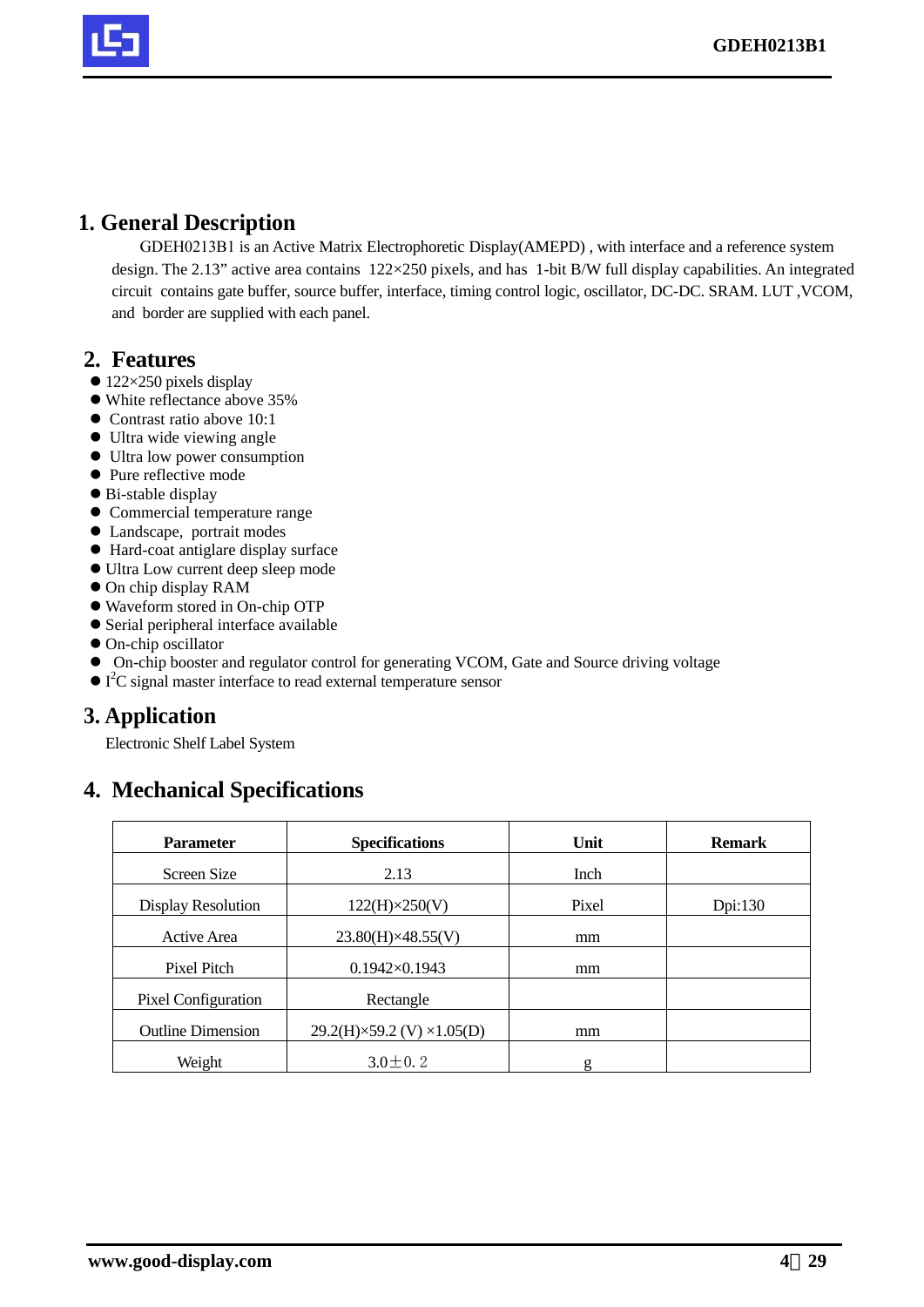

#### *Signature:* 3. RESOLUTION: 250gate X 122source; NOTES: 5. Unspecified Tolerance:  $\pm$  0. 20; 4. pixel Pitch: 0. 1942mm X 0. 1943mm; 1. DISPALY MODE 2. 13" ARREY FOR EPD; 6. Material conform to the ROHS standard 2.DRIVE IC: 6.Material 5.Unspecified 4.pixel Pitch:0.1942mm X 0.1943mm; 3.RESOLUTION:250gate X 122source; 1.DISPAL Masking film Confirmed Drawing *Confirmed Drawing TFT OD 59.20±0.1 TFT VA 48.55±0.1 3.05* Y MODE 2.13" ARREY FOR EPD; FRONT VIEW *FRONT VIEW* conform to the *Date:* IL3895; *7.25*  $\overline{\oplus}$ Tolerance:±0.20; *3.50±0.2* TFT OD 29.20±0.1 *TFT VA 23.80±0.1 TFT OD 29.20±0.1* FT VA 23.80±0.. *1 24 0.50±0.03 0.15±0.03 11.50±0.05 12.50±0.1*  $0000$ ROHS standard *2.70 IC* SIDE VIEW *BOTTOM VIEW SIDE VIEW* 0.10±03  $Total(glass) \; 1.05 \pm 0.1$ Total?Thickness *0.10±0.03 Total(glass) 1.05±0.1 PI* Stiffener *0.30±0.03 +FPC DATE ALL UNITS: mm ALL UNITS:* mm<br>*DWN: XLP AP: Jung xuo hua CHK:*  $Shi\,hco$ *DALIAN GOOD DISPLAY CO., LTD.* DALIAN GOOD DISPLAY CO., LTD  $\widetilde{G}$  $R1$ *14.10*  $\mathcal{L}$ 2014.12.23 2014.12.23 2014.12.23 DATE *6.00 8.10 DESCRIPTION :*BOTTOM VIEW MODEL NUMBER: New Resolution is 250\*122, New IC is SSD1673 DO NOT SCALE THIS DRAWING CUSTOMER NO:  *CUSTOMER NO: MODEL NUMBER :* **GDEH0213B1** *PROJECTION DO NOT SCALE THIS DRAWING GDEH0213B1 12.50 14.30* Charge FPC position and shape *7.25* **DESCRIPTION** *PI* Stiffener *T=0.2mm* PROJECTION  $\frac{\bigoplus}{\bigoplus}$ SHEET **DATE 2014.12.23** *PIN 14 23 22 20 19 15 13 24 21 18 17 16 12 11 10 9 8 7 6 5 4 3 2 1*  $201 \scriptstyle \pm .12.23$  $2014.12\ 10$  *DATE* **VSL<br>** *VGH***<br>** *VCI***<br>** *VICI***<br>** *VICI***<br>** *VDDIO***<br>** *VICI***<br>** *VDDIO SIGNAL NC PREVGL RESE GDR VCOM*  $\frac{NCH}{2}$ <br>  $\frac{NCH}{2}$ <br>  $\frac{NCH}{2}$ <br>  $\frac{NCH}{2}$ <br>  $\frac{NCH}{2}$ <br>  $\frac{NCH}{2}$ *VGL D1 D0 NAME*  $\mathfrak{t}$  .  $\mathbb{Z}$  .  $\chi$ .2. P

## **5. Mechanical Drawing of EPD module**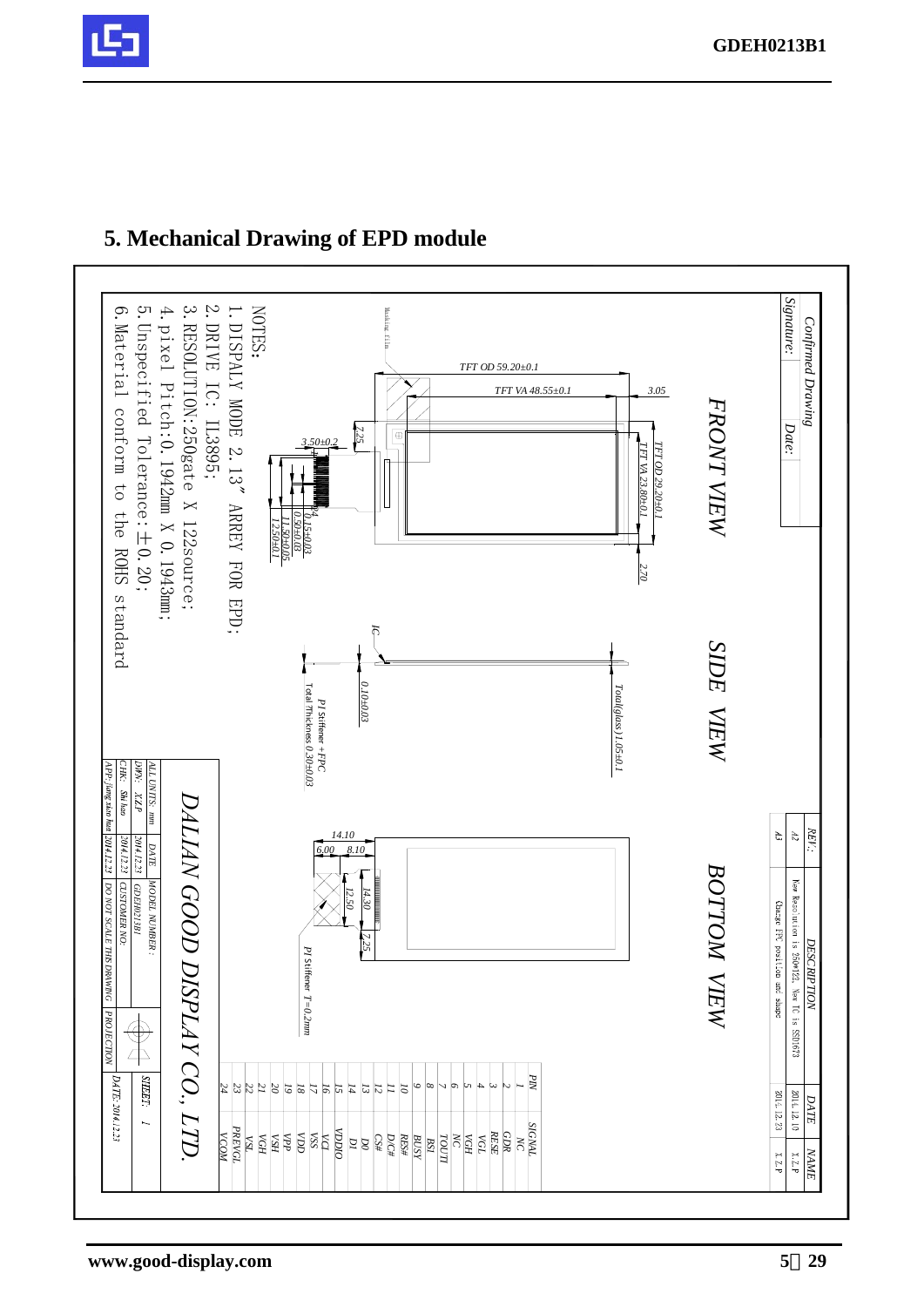

## **6. Input/Output Terminals**

| Pin#             | <b>Single</b>  | <b>Description</b>                                  | <b>Remark</b> |
|------------------|----------------|-----------------------------------------------------|---------------|
| 1                | N <sub>C</sub> | No connection and do not connect with other NC pins | Keep Open     |
| $\boldsymbol{2}$ | <b>GDR</b>     | N-Channel MOSFET Gate Drive Control                 |               |
| 3                | <b>RESE</b>    | Current Sense Input for the Control Loop            |               |
| 4                | <b>VGL</b>     | Negative Gate driving voltage                       |               |
| 5                | <b>VGH</b>     | Positive Gate driving voltage                       |               |
| 6                | NC             | No connection and do not connect with other NC pins | Keep Open     |
| $\overline{7}$   | TOUT1          | Serial data pin for panel break detection           |               |
| 8                | BS1            | Bus selection pin                                   | Note 6-5      |
| 9                | <b>BUSY</b>    | Busy state output pin                               | Note 6-4      |
| 10               | RES#           | Reset                                               | Note 6-3      |
| 11               | D/C#           | Data /Command control pin                           | Note 6-2      |
| 12               | CS#            | Chip Select input pin                               | Note 6-1      |
| 13               | D0 (SCLK)      | serial clock pin (SPI)                              |               |
| 14               | D1 (SDIN)      | serial data pin (SPI)                               |               |
| 15               | <b>VDDIO</b>   | Power for interface logic pins                      |               |
| 16               | <b>VCI</b>     | Power Supply pin for the chip                       |               |
| 17               | <b>VSS</b>     | Ground                                              |               |
| 18               | <b>VDD</b>     | Core logic power pin                                |               |
| 19               | <b>VPP</b>     | Power Supply for OTP Programming                    |               |
| 20               | <b>VSH</b>     | Positive Source driving voltage                     |               |
| 21               | <b>VGH</b>     | Positive Gate driving voltage                       |               |
| 22               | <b>VSL</b>     | Negative Source driving voltage                     |               |
| 23               | <b>PREVGL</b>  | Power Supply pin for VCOM, VGL and VSL              |               |
| 24               | <b>VCOM</b>    | VCOM driving voltage                                |               |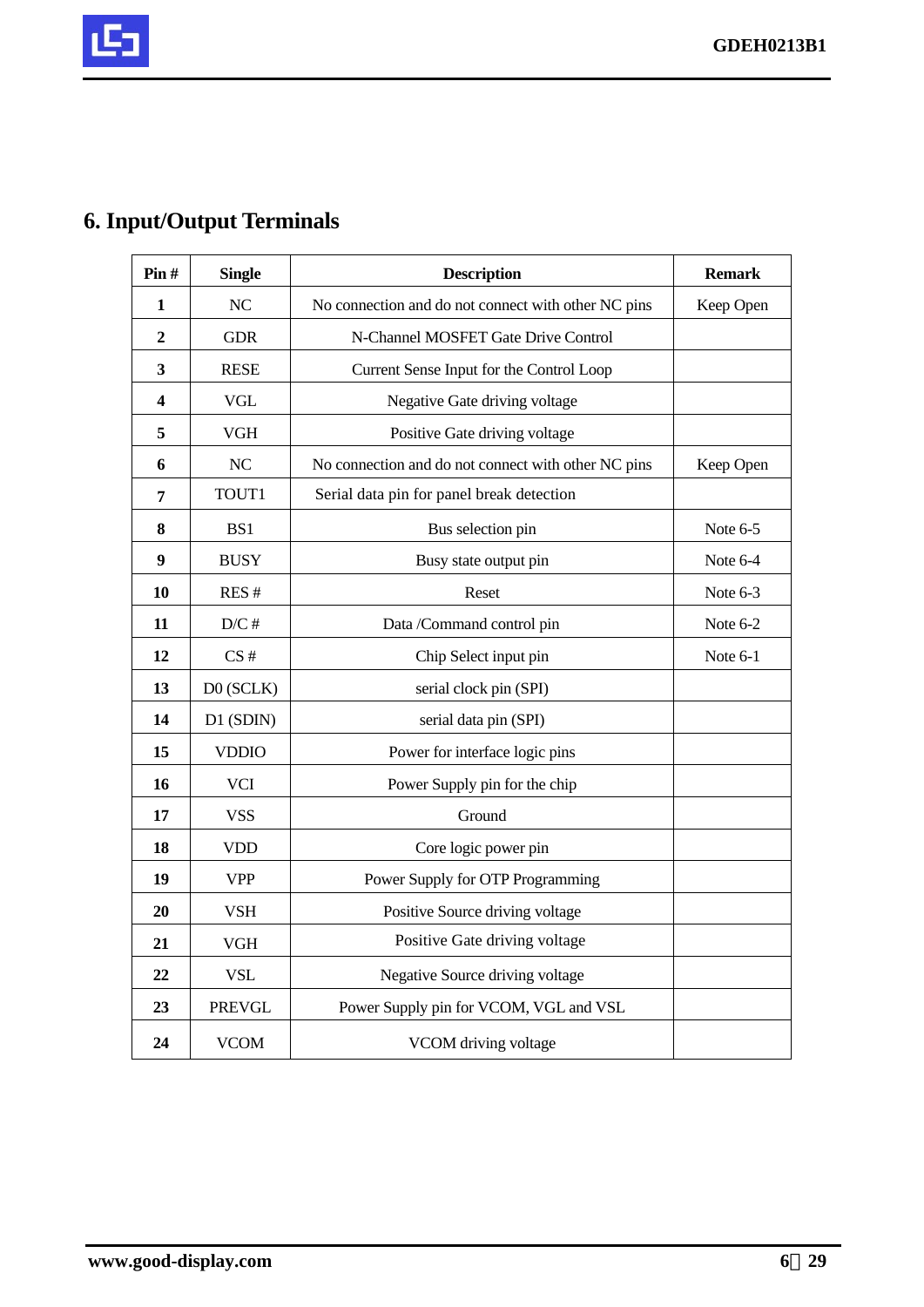

Note 6-1: This pin (CS#) is the chip select input connecting to the MCU. The chip is enabled for MCU communication: only when CS# is pulled LOW.

Note 6-2: This pin (D/C#) is Data/Command control pin connecting to the MCU. When the pin is pulled HIGH,the

data will be interpreted as data. When the pin is pulled LOW, the data will be interpreted as command.

Note 6-3: This pin (RES#) is reset signal input. The Reset is active low.

Note 6-4: This pin (BUSY) is Busy state output pin. When Busy is High the operation of chip should not be

interrupted and any commands should not be issued to the module. The driver IC will put Busy pin High when the

driver IC is working such as:

- Outputting display waveform; or

- Communicating with digital temperature sensor

Note 6-5: This pin (BS1) is for 3-line SPI or 4-line SPI selection. When it is "Low", 4-line SPI is selected. When it is "High", 3-line SPI (9 bits SPI) is selected.

## **7. MCU Interface**

#### **7.1 MCU interface selection**

The GDEH0213B1 can support 3-wire/4-wire serial peripheral interface. In the Module, the MCU interface is pin selectable by BS1 pins shown in.

| BS1 | <b>MPU</b> Interface                                   |  |  |  |  |  |
|-----|--------------------------------------------------------|--|--|--|--|--|
|     | 4-lines serial peripheral interface (SPI)              |  |  |  |  |  |
|     | 3-lines serial peripheral interface (SPI) - 9 bits SPI |  |  |  |  |  |

|  | Table 7-1: MCU interface selection |
|--|------------------------------------|
|--|------------------------------------|

#### **7.2 MCU Serial Peripheral Interface (4-wire SPI)**

The 4-wire SPI consists of serial clock SCLK, serial data SDIN, D/C# and CS#. In SPI mode, D0 acts as SCLK and D1 acts as SDIN. The control pins status in 4-wire SPI in writing command/data is shown in Table 7- 2and the write procedure 4-wire SPI is shown in Figue 7-2.

**Table 7-2 : Control pins status of 4-wire SPI** 

| <b>Function</b> | $D0$ (SCLK) pin | $D1$ (SDIN) pin | $D/C\#$ pin | $CS#$ pin |
|-----------------|-----------------|-----------------|-------------|-----------|
| Write command   |                 | Command bit     |             |           |
| Write data      |                 | Data bit        |             |           |

**Note:**

(1) L is connected to VSS and H is connected to VDDIO

(2)  $\uparrow$  stands for rising edge of signal

(3) SDIN is shifted into an 8-bit shift register on every rising edge of SCLK in the order of D7, D6, ... D0. The level of D/C# should be kept over the whole byte. The data byte in the shift register is written to the Graphic Display Data RAM (RAM)/Data Byte register or command Byte register according to D/C# pin.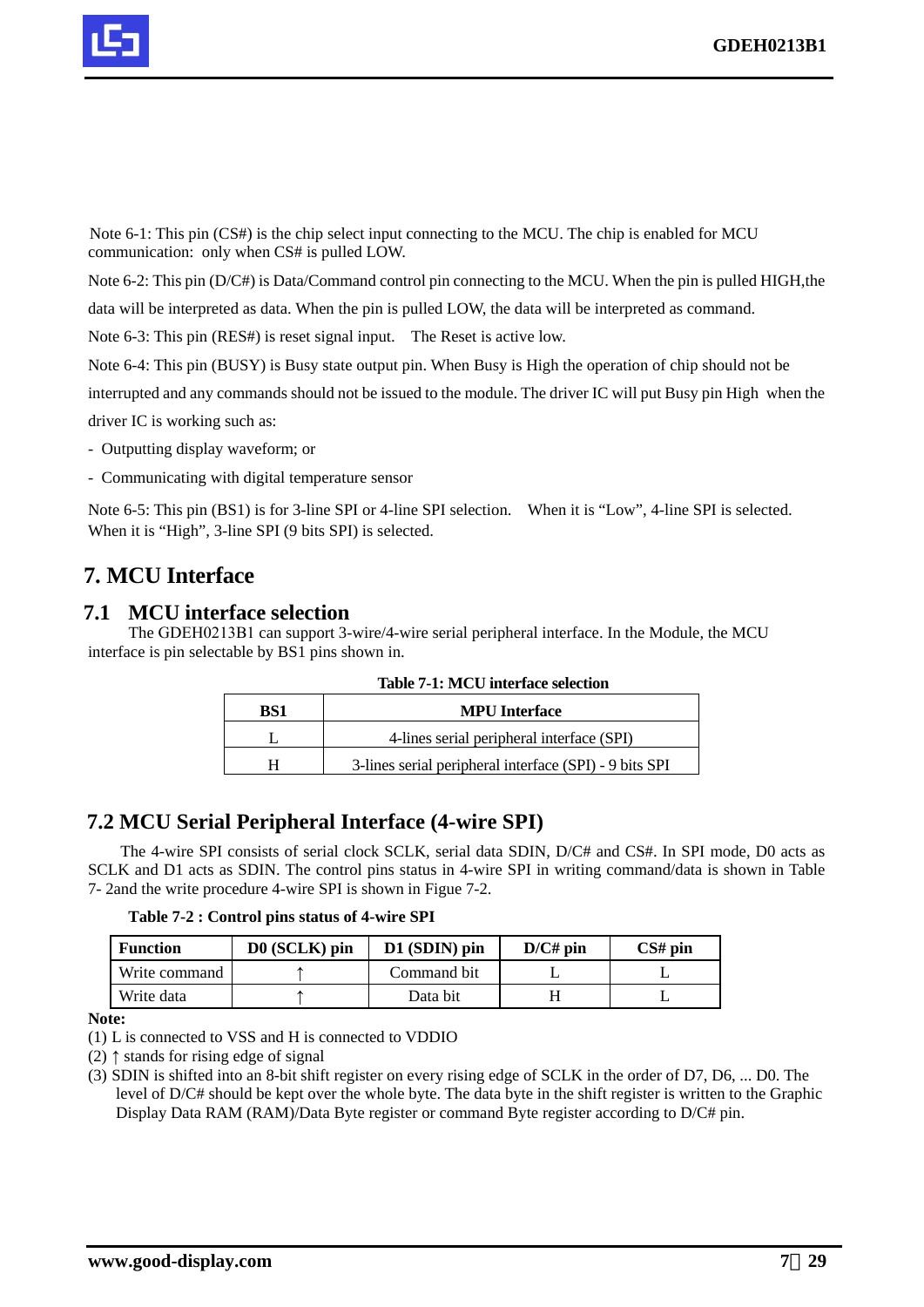



**Figure 7-2: Write procedure in 4-wire SPI**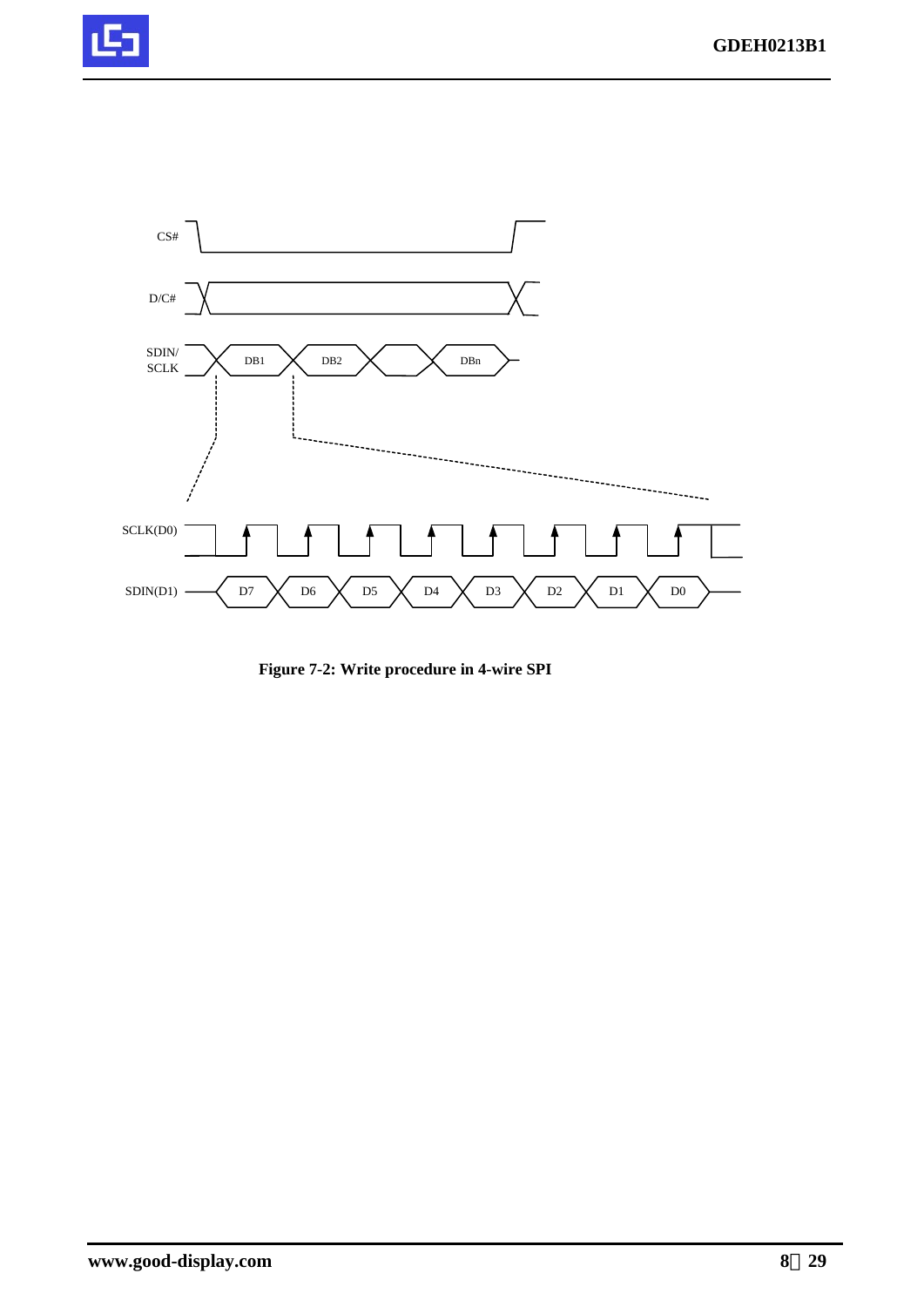

#### **7.3 MCU Serial Peripheral Interface (3-wire SPI)**

The 3-wire SPI consists of serial clock SCLK, serial data SDIN and CS#. In SPI mode, D0 acts as SCLK, D1 acts as SDIN. The operation is similar to 4-wire SPI while D/C# pin is not used and it must be tied to LOW. The control pins status in 3-wire SPI is shown in Table 7-3.

In the write operation, a 9-bit data will be shifted into the shift register on every clock rising edge. The bit shifting sequence is D/C# bit, D7 bit, D6 bit to D0 bit. The first bit is D/C# bit which determines the following byte is command or data. When D/C# bit is 0, the following byte is command. When D/C# bit is 1, the following byte is data. Figure 7- shows the write procedure in 3-wire SPI

#### **Table 7-3 : Control pins status of 3-wire SPI**

| <b>Function</b> | <b>SCLK</b> pin | <b>SDIN</b> pin | $D/C\#$ pin | $CS#$ pin |
|-----------------|-----------------|-----------------|-------------|-----------|
| Write command   |                 | Command bit     | Tie LOW     |           |
| Write data      |                 | Data bit        | Tie LOW     |           |

#### **Note:**

(1)L is connected to  $V_{SS}$  and H is connected to  $V_{DDIO}$ 

(2)↑ stands for rising edge of signal



#### **Figure 7-3 : Write procedure in 3-wire SPI**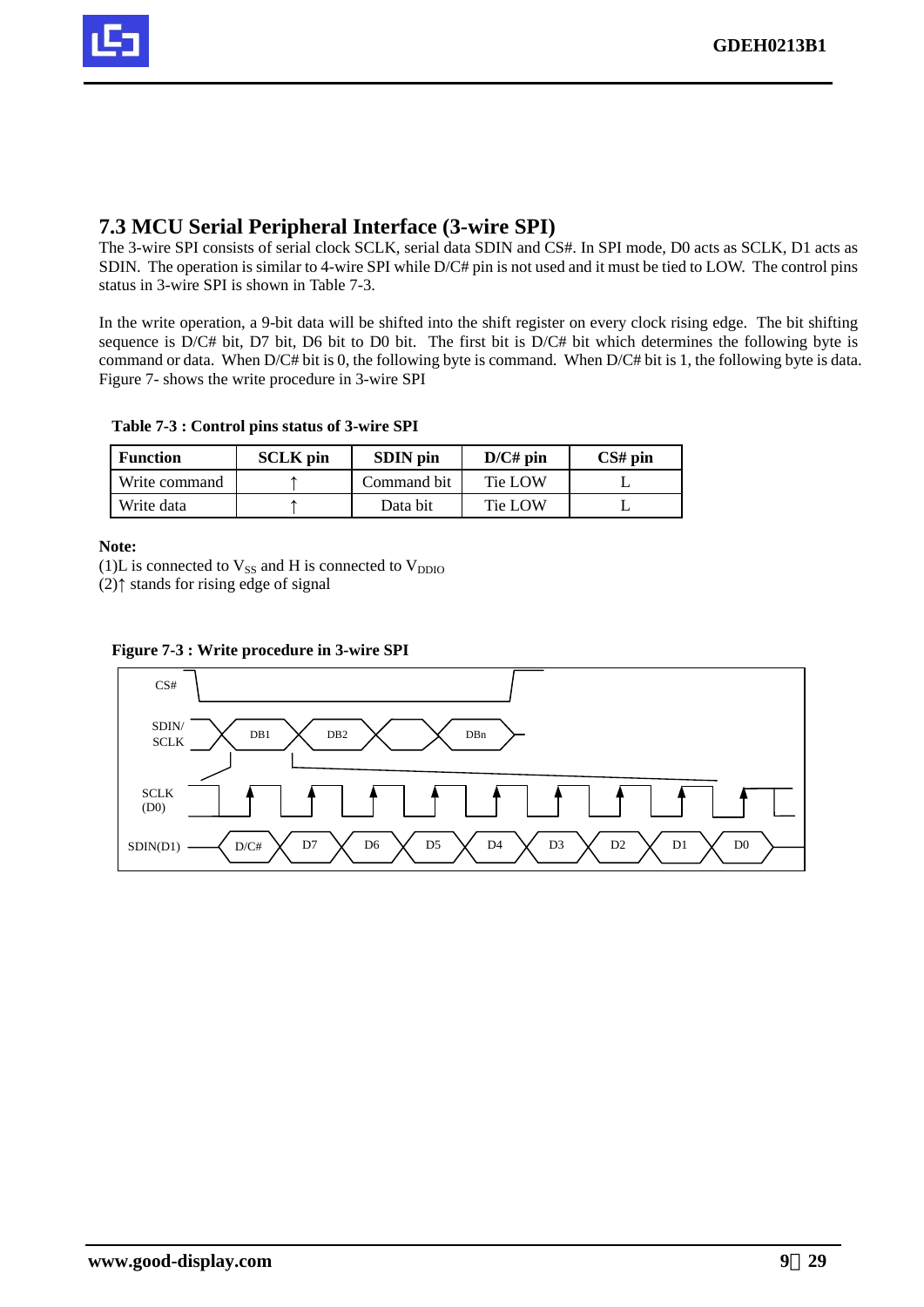

#### **8. Temperature sensor operation**

The way how the module get the ambient temperature, first use an external temperature sensor to get the temperature value then converted to hex format,then use the spi interface send command 0x1A and the temperature value into the module. The temperature value how to converted to hex as the follow:

- 1. If the Temperature value MSByte bit  $D11 = 0$ , then
	- The temperature is positive and value ( $DegC$ ) = + (Temperature value) / 16
- 2. If the Temperature value MSByte bit  $D11 = 1$ , then

|  | The temperature is negative and value (DegC) = $\sim$ (2's complement of Temperature value) / 16 |  |
|--|--------------------------------------------------------------------------------------------------|--|
|  |                                                                                                  |  |

| 12-bit binary<br>(2's complement) | Hexadecimal<br>Value | Decimal<br>Value | Value<br>[DegC] |
|-----------------------------------|----------------------|------------------|-----------------|
| 0111 1111 0000                    | 7F <sub>0</sub>      | 2032             | 127             |
| 0111 1110 1110                    | 7EE                  | 2030             | 126.875         |
| 0111 1110 0010                    | 7E2                  | 2018             | 126.125         |
| 0111 1101 0000                    | 7D <sub>0</sub>      | 2000             | 125             |
| 0001 1001 0000                    | 190                  | 400              | 25              |
| 0000 0000 0010                    | 002                  | 2                | 0.125           |
| 0000 0000 0000                    | 000                  |                  |                 |
| 1111 1111 1110                    | <b>FFE</b>           | $-2$             | $-0.125$        |
| 0000<br>1110 0111                 | E70                  | $-400$           | $-25$           |
| 1100 1001 0010                    | C92                  | $-878$           | $-54.875$       |
| 1100 1001<br>0000                 | C <sub>90</sub>      | $-880$           | $-55$           |

## **9. Panel Break Detection**

The panel break detection function is used to detect the breakage at panel edge. When the panel break detection command is issued, the panel break detection will be executed. During the detection period, BUSY output is at high level. BUSY output is at low level when the detection is completed. Then, user can issue the Status Bit Read command to check the status bit for the result of panel break.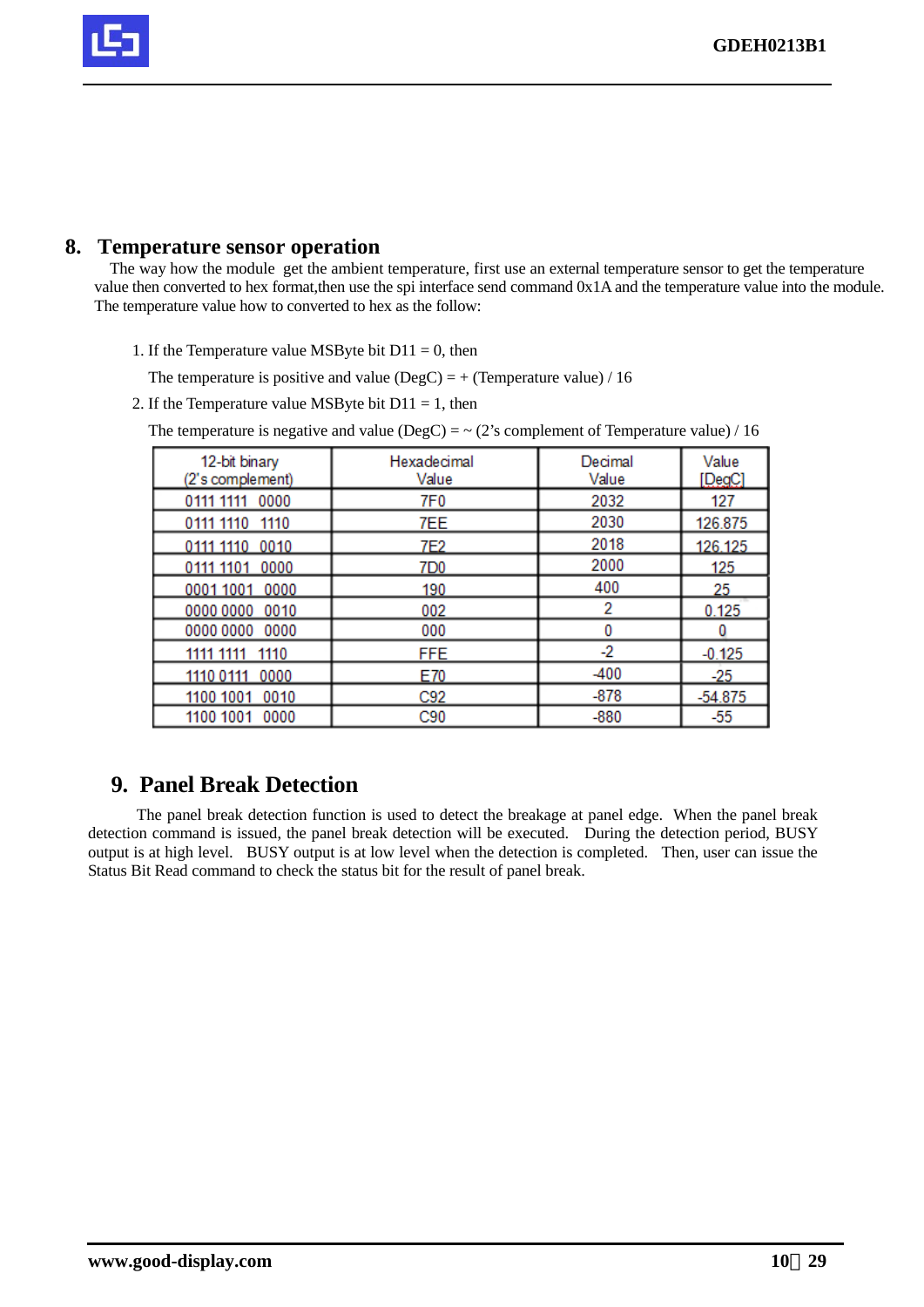

## **10. COMMAND TABLE**

| R/W#             | D/CH             | Hex            | D7               | D6               | D <sub>5</sub>   | D4               | D <sub>3</sub>   | D2               | D <sub>1</sub>   | D <sub>0</sub>   | Command             | <b>Description</b>                                                                       |
|------------------|------------------|----------------|------------------|------------------|------------------|------------------|------------------|------------------|------------------|------------------|---------------------|------------------------------------------------------------------------------------------|
| $\theta$         | $\overline{0}$   | 01             | $\overline{0}$   | $\theta$         | $\theta$         | $\theta$         | $\theta$         | $\theta$         | $\overline{0}$   | $\mathbf{1}$     | Driver Output       | Set the number of gate. Setting for 232 gates is:                                        |
| $\boldsymbol{0}$ | 1                | $\overline{a}$ | A <sub>7</sub>   | A6               | A5               | A <sub>4</sub>   | A3               | A <sub>2</sub>   | A <sub>1</sub>   | A <sub>0</sub>   | Control             | $Set A[7:0] = F9h$                                                                       |
| $\overline{0}$   | 1                | $\mathcal{L}$  | $\overline{0}$   | $\mathbf{0}$     | $\overline{0}$   | $\overline{0}$   | $\mathbf{0}$     | B <sub>2</sub>   | B <sub>1</sub>   | Bo               |                     | Set $B[7:0] = 00h$                                                                       |
| $\boldsymbol{0}$ | $\overline{0}$   | 03             | $\boldsymbol{0}$ | $\boldsymbol{0}$ | $\boldsymbol{0}$ | $\boldsymbol{0}$ | $\boldsymbol{0}$ | $\boldsymbol{0}$ | 1                | 1                | Gate Driving        | Set Gate driving voltage.                                                                |
| $\overline{0}$   | 1                | $\overline{a}$ | $\theta$         | $\overline{0}$   | $\overline{0}$   | A <sub>4</sub>   | A3               | A <sub>2</sub>   | A <sub>1</sub>   | A <sub>0</sub>   | Voltage             | $A[4:0] = 10h$ [POR], VGH at 22V                                                         |
| $\theta$         | $\mathbf{1}$     | $\overline{a}$ | $\overline{0}$   | $\theta$         | $\theta$         | $\theta$         | B <sub>3</sub>   | B <sub>2</sub>   | B <sub>1</sub>   | Bo               | Control             | $B[3:0] = 0$ Ah [POR], VGL at -20V                                                       |
| $\overline{0}$   | $\overline{0}$   | 04             | $\overline{0}$   | $\overline{0}$   | $\overline{0}$   | $\overline{0}$   | $\overline{0}$   | $\mathbf{1}$     | $\overline{0}$   | $\mathbf{0}$     | Source              | Set Source output voltage.                                                               |
| $\overline{0}$   | 1                | $\overline{a}$ | $\overline{0}$   | $\overline{0}$   | $\theta$         | A <sub>4</sub>   | A <sub>3</sub>   | A2               | A1               | A <sub>0</sub>   | Driving             | $A[4:0] = 19h$ [POR], VSH/VSL at +/-15V                                                  |
|                  |                  |                |                  |                  |                  |                  |                  |                  |                  |                  | voltage             |                                                                                          |
|                  |                  |                |                  |                  |                  |                  |                  |                  |                  |                  | Control             |                                                                                          |
| $\mathbf{0}$     | $\boldsymbol{0}$ | 10             | $\boldsymbol{0}$ | $\boldsymbol{0}$ | $\overline{0}$   | 1                | $\overline{0}$   | $\boldsymbol{0}$ | $\boldsymbol{0}$ | $\boldsymbol{0}$ | Deep Sleep          | Deep Sleep mode Control                                                                  |
| $\theta$         | 1                | $\overline{a}$ | $\overline{0}$   | $\Omega$         | $\theta$         | $\Omega$         | $\theta$         | $\Omega$         | $\theta$         | A <sub>0</sub>   | Mode                | A[0]<br>Description                                                                      |
|                  |                  |                |                  |                  |                  |                  |                  |                  |                  |                  |                     | Normal Mode [POR]<br>$\mathbf{0}$                                                        |
|                  |                  |                |                  |                  |                  |                  |                  |                  |                  |                  |                     | Enter Deep Sleep Mode                                                                    |
| $\boldsymbol{0}$ | $\overline{0}$   | 11             | $\overline{0}$   | $\overline{0}$   | $\overline{0}$   | $\mathbf{1}$     | $\boldsymbol{0}$ | $\overline{0}$   | $\overline{0}$   | $\mathbf{1}$     | Data Entry          | Define data entry sequence.                                                              |
| $\overline{0}$   | $\mathbf{1}$     | $\overline{a}$ | $\overline{0}$   | $\Omega$         | $\overline{0}$   | $\Omega$         | $\overline{0}$   | A <sub>2</sub>   | A <sub>1</sub>   | A <sub>0</sub>   | mode                |                                                                                          |
|                  |                  |                |                  |                  |                  |                  |                  |                  |                  |                  | setting             | $A [1:0] = ID[1:0]$                                                                      |
|                  |                  |                |                  |                  |                  |                  |                  |                  |                  |                  |                     | Address automatic increment / decrement                                                  |
|                  |                  |                |                  |                  |                  |                  |                  |                  |                  |                  |                     | setting                                                                                  |
|                  |                  |                |                  |                  |                  |                  |                  |                  |                  |                  |                     | The setting of incrementing or decrementing of the                                       |
|                  |                  |                |                  |                  |                  |                  |                  |                  |                  |                  |                     | address counter can be made independently in each<br>upper and lower bit of the address. |
|                  |                  |                |                  |                  |                  |                  |                  |                  |                  |                  |                     |                                                                                          |
|                  |                  |                |                  |                  |                  |                  |                  |                  |                  |                  |                     | $00 - Y$ decrement, X decrement,                                                         |
|                  |                  |                |                  |                  |                  |                  |                  |                  |                  |                  |                     | $01 - Y$ decrement, X increment,                                                         |
|                  |                  |                |                  |                  |                  |                  |                  |                  |                  |                  |                     | $10 - Y$ increment, X decrement,                                                         |
|                  |                  |                |                  |                  |                  |                  |                  |                  |                  |                  |                     | $11 - Y$ increment, X increment [POR]                                                    |
|                  |                  |                |                  |                  |                  |                  |                  |                  |                  |                  |                     |                                                                                          |
|                  |                  |                |                  |                  |                  |                  |                  |                  |                  |                  |                     | $A[2] = AM$                                                                              |
|                  |                  |                |                  |                  |                  |                  |                  |                  |                  |                  |                     | Set the direction in which the address counter is                                        |
|                  |                  |                |                  |                  |                  |                  |                  |                  |                  |                  |                     | updated automatically after data is written to the<br>RAM.                               |
|                  |                  |                |                  |                  |                  |                  |                  |                  |                  |                  |                     | When $AM = 0$ , the address counter is updated in the                                    |
|                  |                  |                |                  |                  |                  |                  |                  |                  |                  |                  |                     | X direction. [POR]                                                                       |
|                  |                  |                |                  |                  |                  |                  |                  |                  |                  |                  |                     | When $AM = 1$ , the address counter is updated in the                                    |
|                  |                  |                |                  |                  |                  |                  |                  |                  |                  |                  |                     | Y direction.                                                                             |
|                  |                  |                |                  |                  |                  |                  |                  |                  |                  |                  |                     |                                                                                          |
|                  |                  |                |                  |                  |                  |                  |                  |                  |                  |                  |                     |                                                                                          |
| $\mathbf{0}$     | $\overline{0}$   | 12             | $\overline{0}$   | $\mathbf{0}$     | $\overline{0}$   | $\mathbf{1}$     | $\overline{0}$   | $\theta$         | 1                | $\mathbf{0}$     | <b>SWRESET</b>      | It resets the commands and parameters to                                                 |
|                  |                  |                |                  |                  |                  |                  |                  |                  |                  |                  |                     | their S/W Reset default values except                                                    |
|                  |                  |                |                  |                  |                  |                  |                  |                  |                  |                  |                     | R10h-Deep Sleep Mode                                                                     |
|                  |                  |                |                  |                  |                  |                  |                  |                  |                  |                  |                     | Note: RAM are unaffected by this commad.                                                 |
| $\boldsymbol{0}$ | $\boldsymbol{0}$ | 1A             | $\boldsymbol{0}$ | $\mathbf{0}$     | $\boldsymbol{0}$ | 1                | 1                | $\overline{0}$   | 1                | $\boldsymbol{0}$ | Temperature         | Write to temperature register.                                                           |
| $\boldsymbol{0}$ | $\mathbf{1}$     | $\overline{a}$ | A7               | A <sub>6</sub>   | A5               | A <sub>4</sub>   | A <sub>3</sub>   | A <sub>2</sub>   | A <sub>1</sub>   | A <sub>0</sub>   | Sensor              | A[7:0] - MSByte 01111111[POR]                                                            |
| $\Omega$         | $\mathbf{1}$     |                | B <sub>7</sub>   | B <sub>6</sub>   | B <sub>5</sub>   | B <sub>4</sub>   | $\Omega$         | $\Omega$         | $\Omega$         | $\Omega$         | Control             | $B[7:0]$ – LSByte 11110000[POR]                                                          |
|                  |                  |                |                  |                  |                  |                  |                  |                  |                  |                  | (Write to           |                                                                                          |
|                  |                  |                |                  |                  |                  |                  |                  |                  |                  |                  | temperature         |                                                                                          |
| $\overline{0}$   | $\theta$         | 20             | $\theta$         | $\theta$         | 1                | $\Omega$         | $\theta$         | $\Omega$         | $\theta$         | $\Omega$         | register)<br>Master | Activate Display Update Sequence.                                                        |
|                  |                  |                |                  |                  |                  |                  |                  |                  |                  |                  | Activation          |                                                                                          |
|                  |                  |                |                  |                  |                  |                  |                  |                  |                  |                  |                     | The Display Update Sequence Option is                                                    |
|                  |                  |                |                  |                  |                  |                  |                  |                  |                  |                  |                     | located at R22h                                                                          |
|                  |                  |                |                  |                  |                  |                  |                  |                  |                  |                  |                     |                                                                                          |
|                  |                  |                |                  |                  |                  |                  |                  |                  |                  |                  |                     | User should not interrupt this operation to avoid                                        |
|                  |                  |                |                  |                  |                  |                  |                  |                  |                  |                  |                     | corruption of panel images.                                                              |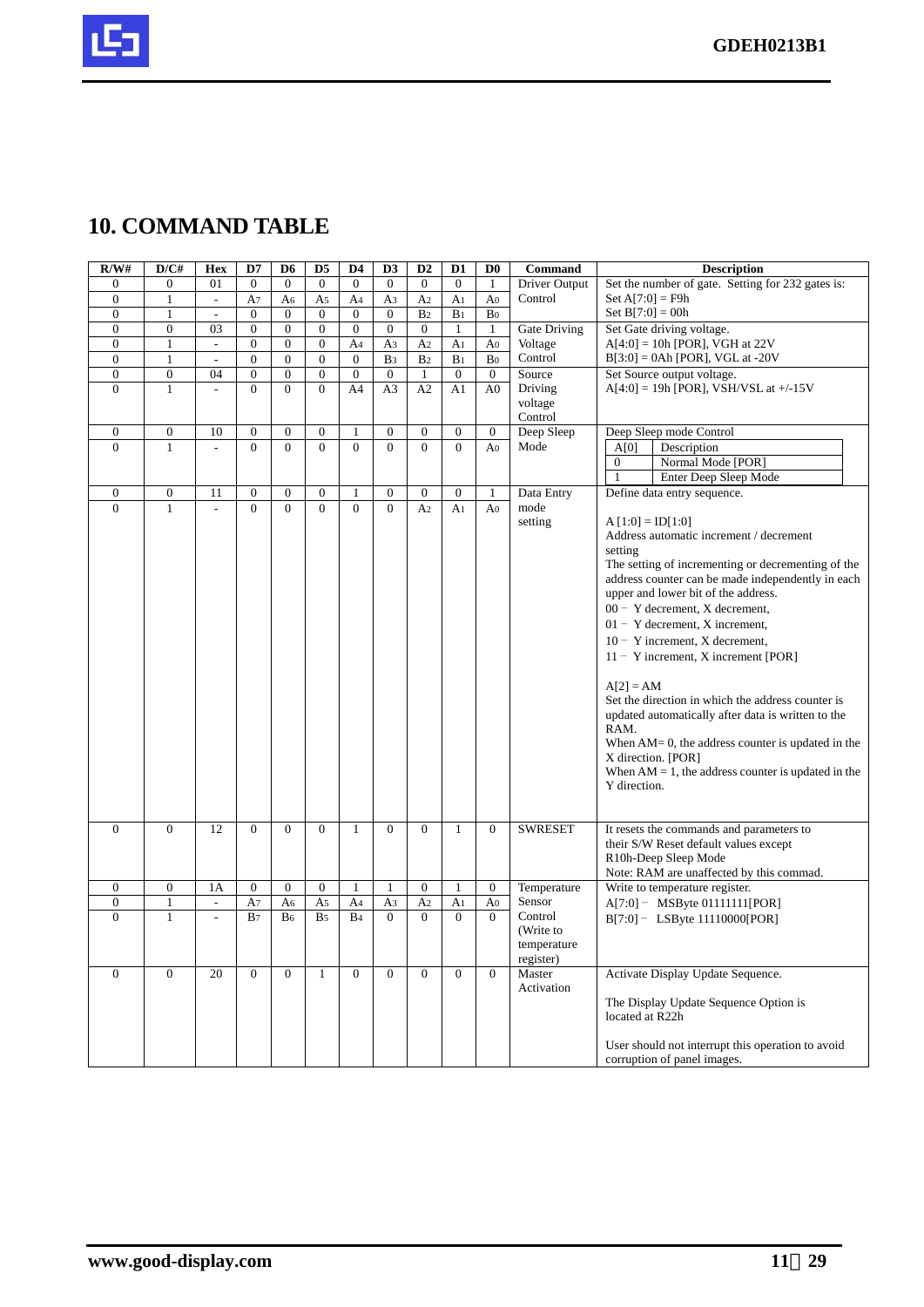

| R/W#           | D/CH             |                          |                |                |                |                |                |                |                |                  | <b>Command</b> |                                  | <b>Description</b>                                  |               |  |
|----------------|------------------|--------------------------|----------------|----------------|----------------|----------------|----------------|----------------|----------------|------------------|----------------|----------------------------------|-----------------------------------------------------|---------------|--|
| $\mathbf{0}$   | $\boldsymbol{0}$ | 21                       | $\overline{0}$ | $\overline{0}$ | $\mathbf{1}$   | $\overline{0}$ | $\overline{0}$ | $\overline{0}$ | $\Omega$       | $\mathbf{1}$     | Display        | <b>Option for Display Update</b> |                                                     |               |  |
| $\overline{0}$ | $\mathbf{1}$     | $\overline{\phantom{a}}$ | A <sub>7</sub> | A6             | A <sub>5</sub> | A <sub>4</sub> | A <sub>3</sub> | A <sub>2</sub> | A <sub>1</sub> | A <sub>0</sub>   | Update         |                                  | Bypass Option used for Pattern Display,             |               |  |
|                |                  |                          |                |                |                |                |                |                |                |                  | Control 1      |                                  | which is used for display the RAM content           |               |  |
|                |                  |                          |                |                |                |                |                |                |                |                  |                | into the Display                 |                                                     |               |  |
|                |                  |                          |                |                |                |                |                |                |                |                  |                |                                  |                                                     |               |  |
|                |                  |                          |                |                |                |                |                |                |                |                  |                | OLD RAM Bypass option            |                                                     |               |  |
|                |                  |                          |                |                |                |                |                |                |                |                  |                | A [7]                            |                                                     |               |  |
|                |                  |                          |                |                |                |                |                |                |                |                  |                | $A[7] = 1$ : Enable bypass       |                                                     |               |  |
|                |                  |                          |                |                |                |                |                |                |                |                  |                |                                  | $A[7] = 0$ : Disable bypass [POR]                   |               |  |
|                |                  |                          |                |                |                |                |                |                |                |                  |                |                                  |                                                     |               |  |
|                |                  |                          |                |                |                |                |                |                |                |                  |                |                                  | A[4] value will be used as New RAM for              |               |  |
|                |                  |                          |                |                |                |                |                |                |                |                  |                | bypass.                          |                                                     |               |  |
|                |                  |                          |                |                |                |                |                |                |                |                  |                | $A[4] = 0$ [POR]                 |                                                     |               |  |
|                |                  |                          |                |                |                |                |                |                |                |                  |                |                                  | A[1:0] Initial Update Option - Source               |               |  |
|                |                  |                          |                |                |                |                |                |                |                |                  |                | Control                          |                                                     |               |  |
|                |                  |                          |                |                |                |                |                |                |                |                  |                |                                  |                                                     |               |  |
|                |                  |                          |                |                |                |                |                |                |                |                  |                | A[1:0]                           | <b>GSA</b>                                          | <b>GSB</b>    |  |
|                |                  |                          |                |                |                |                |                |                |                |                  |                | $01$ [POR]                       | GS <sub>0</sub>                                     | GS1           |  |
| $\mathbf{0}$   | $\boldsymbol{0}$ | 22                       | $\overline{0}$ | $\mathbf{0}$   | 1              | $\mathbf{0}$   | $\mathbf{0}$   | $\mathbf{0}$   | 1              | $\boldsymbol{0}$ | Display        |                                  | Display Update Sequence Option:                     |               |  |
| $\Omega$       | $\mathbf{1}$     |                          | A <sub>7</sub> | A6             | A <sub>5</sub> | A <sub>4</sub> | A <sub>3</sub> | A <sub>2</sub> | A <sub>1</sub> | A <sub>0</sub>   | Update         |                                  | Enable the stage for Master Activation              |               |  |
|                |                  |                          |                |                |                |                |                |                |                |                  | Control 2      |                                  |                                                     | Parameter     |  |
|                |                  |                          |                |                |                |                |                |                |                |                  |                |                                  |                                                     | $(in$ Hex $)$ |  |
|                |                  |                          |                |                |                |                |                |                |                |                  |                | Enable Clock Signal,             |                                                     |               |  |
|                |                  |                          |                |                |                |                |                |                |                |                  |                | Then Enable Analog               |                                                     |               |  |
|                |                  |                          |                |                |                |                |                |                |                |                  |                | Then Load LUT                    |                                                     |               |  |
|                |                  |                          |                |                |                |                |                |                |                |                  |                | Then INIITIAL DISPLAY            |                                                     | FF            |  |
|                |                  |                          |                |                |                |                |                |                |                |                  |                | Then PATTERN DISPLAY             |                                                     | [POR]         |  |
|                |                  |                          |                |                |                |                |                |                |                |                  |                | Then Disable Analog              |                                                     |               |  |
|                |                  |                          |                |                |                |                |                |                |                |                  |                | Then Disable OSC                 |                                                     |               |  |
|                |                  |                          |                |                |                |                |                |                |                |                  |                |                                  | <b>Setting for LUT from OTP</b>                     |               |  |
|                |                  |                          |                |                |                |                |                |                |                |                  |                | Enable Clock Signal,             |                                                     |               |  |
|                |                  |                          |                |                |                |                |                |                |                |                  |                | Then Enable Analog               |                                                     |               |  |
|                |                  |                          |                |                |                |                |                |                |                |                  |                | Then Load LUT                    |                                                     | D7            |  |
|                |                  |                          |                |                |                |                |                |                |                |                  |                | Then PATTERN DISPLAY             |                                                     |               |  |
|                |                  |                          |                |                |                |                |                |                |                |                  |                | Then Disable Analog              |                                                     |               |  |
|                |                  |                          |                |                |                |                |                |                |                |                  |                | Then Disable OSC                 |                                                     |               |  |
|                |                  |                          |                |                |                |                |                |                |                |                  |                |                                  | <b>Setting for LUT from MCU</b>                     |               |  |
|                |                  |                          |                |                |                |                |                |                |                |                  |                | Enable Clock Signal,             |                                                     |               |  |
|                |                  |                          |                |                |                |                |                |                |                |                  |                | Then Enable Analog               |                                                     | C7            |  |
|                |                  |                          |                |                |                |                |                |                |                |                  |                | Then PATTERN DISPLAY             |                                                     |               |  |
|                |                  |                          |                |                |                |                |                |                |                |                  |                | Then Disable Analog              |                                                     |               |  |
| $\mathbf{0}$   | $\mathbf{0}$     | 23                       | $\Omega$       | $\overline{0}$ | $\mathbf{1}$   | $\overline{0}$ | $\Omega$       | $\overline{0}$ | $\mathbf{1}$   | $\mathbf{1}$     | Panel Break    | Then Disable OSC                 | After this command is issued, panel break detection |               |  |
|                |                  |                          |                |                |                |                |                |                |                |                  | Detection      |                                  | will start. The status can be checked by Command    |               |  |
|                |                  |                          |                |                |                |                |                |                |                |                  |                |                                  | 2Fh. During detection, BUSY pad will output high.   |               |  |
|                |                  |                          |                |                |                |                |                |                |                |                  |                |                                  | The command required CLKEN=1.                       |               |  |
| $\Omega$       | $\mathbf{0}$     | 24                       | $\Omega$       | $\mathbf{0}$   | $\mathbf{1}$   | $\Omega$       | $\overline{0}$ | $\mathbf{1}$   | $\Omega$       | $\Omega$         | Write RAM      |                                  | After this command, data entries will be written    |               |  |
|                |                  |                          |                |                |                |                |                |                |                |                  |                |                                  | into the RAM until another command is written.      |               |  |
|                |                  |                          |                |                |                |                |                |                |                |                  |                |                                  | Address pointers will advance accordingly.          |               |  |
|                |                  |                          |                |                |                |                |                |                |                |                  |                |                                  |                                                     |               |  |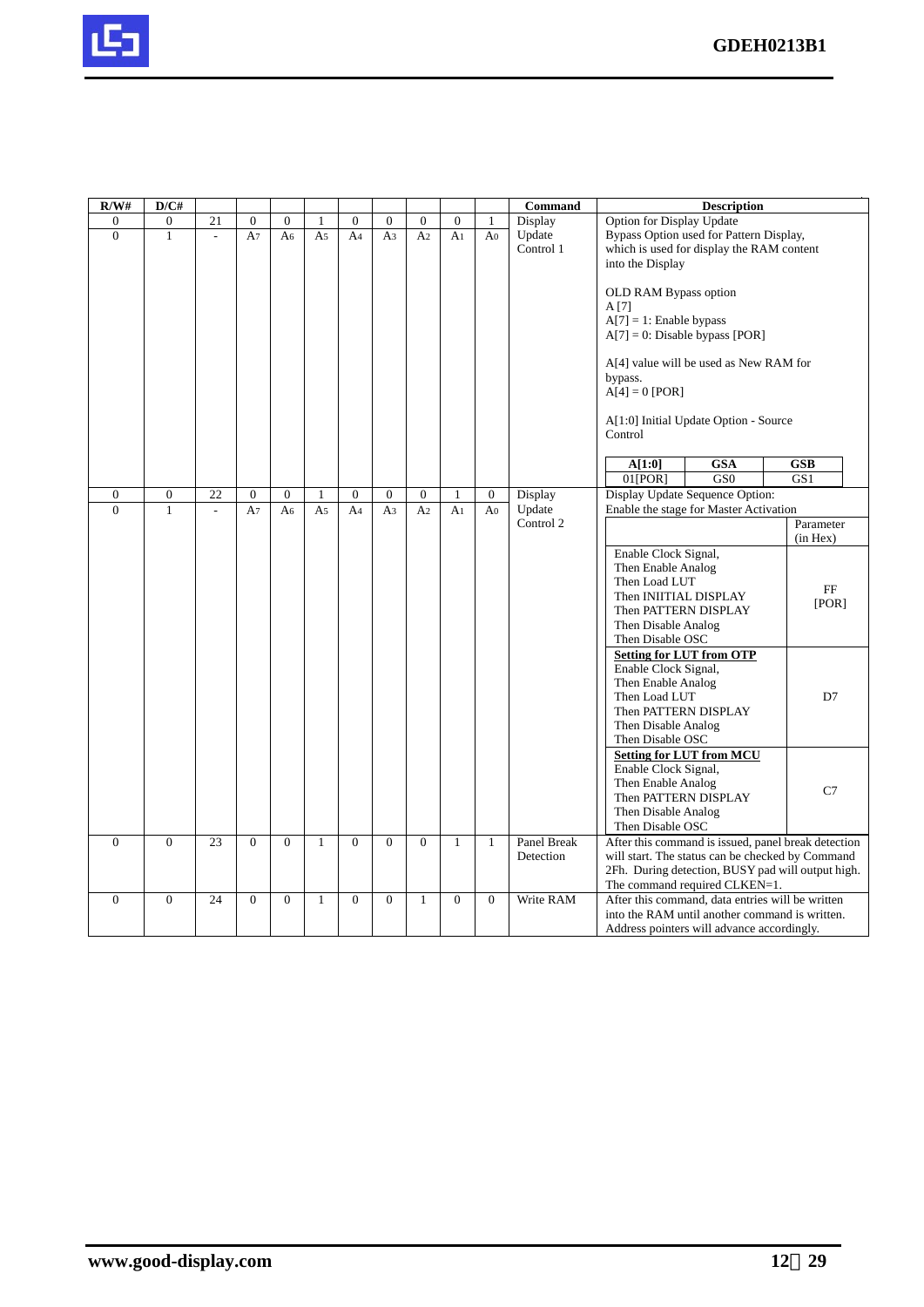

| R/W#                           | D/CH                             | Hex                                                  | D7                                     | D <sub>6</sub>                 | D5                             | D4                                 | D <sub>3</sub>                 | D2                             | D1                                     | D <sub>0</sub>                 | Command                 |                     | <b>Description</b>                                                                 |        |           |  |
|--------------------------------|----------------------------------|------------------------------------------------------|----------------------------------------|--------------------------------|--------------------------------|------------------------------------|--------------------------------|--------------------------------|----------------------------------------|--------------------------------|-------------------------|---------------------|------------------------------------------------------------------------------------|--------|-----------|--|
| $\mathbf{0}$<br>$\overline{0}$ | $\mathbf{0}$<br>$\mathbf{1}$     | $2\mathrm{C}$                                        | $\mathbf{0}$                           | $\overline{0}$                 | $\mathbf{1}$                   | $\overline{0}$                     | $\mathbf{1}$                   | $\overline{0}$                 | 1                                      | 1                              | Write VCOM              |                     | Write VCOM register from MCU interface                                             |        |           |  |
|                                |                                  |                                                      | A7                                     | A6                             | A5                             | A4                                 | A3                             | A <sub>2</sub>                 | A <sub>1</sub>                         | A <sub>0</sub>                 | register                | A[7:0]              | VCOM(V)                                                                            | A[7:0] | VCOM(V)   |  |
|                                |                                  |                                                      |                                        |                                |                                |                                    |                                |                                |                                        |                                |                         | 0Fh                 | $-0.2$                                                                             | 5Ah    | $-1.7$    |  |
|                                |                                  |                                                      |                                        |                                |                                |                                    |                                |                                |                                        |                                |                         | 14h                 | $-0.3$                                                                             | 5Fh    | $-1.8$    |  |
|                                |                                  |                                                      |                                        |                                |                                |                                    |                                |                                |                                        |                                |                         | 19 <sub>h</sub>     | $-0.4$                                                                             | 64h    | $-1.9$    |  |
|                                |                                  |                                                      |                                        |                                |                                |                                    |                                |                                |                                        |                                |                         | 1Eh                 | $-0.5$                                                                             | 69h    | $-2$      |  |
|                                |                                  |                                                      |                                        |                                |                                |                                    |                                |                                |                                        |                                |                         | 23h                 | $-0.6$                                                                             | 6Eh    | $-2.1$    |  |
|                                |                                  |                                                      |                                        |                                |                                |                                    |                                |                                |                                        |                                |                         | 28h                 | $-0.7$                                                                             | 73h    | $-2.2$    |  |
|                                |                                  |                                                      |                                        |                                |                                |                                    |                                |                                |                                        |                                |                         | 2Dh                 | $-0.8$                                                                             | 78h    | $-2.3$    |  |
|                                |                                  |                                                      |                                        |                                |                                |                                    |                                |                                |                                        |                                |                         | 32 <sub>h</sub>     | $-0.9$                                                                             | 7Dh    | $-2.4$    |  |
|                                |                                  |                                                      |                                        |                                |                                |                                    |                                |                                |                                        |                                |                         | 37h                 | $-1$                                                                               | 82h    | $-2.5$    |  |
|                                |                                  |                                                      |                                        |                                |                                |                                    |                                |                                |                                        |                                |                         | 3Ch                 | $-1.1$                                                                             | 87h    | $-2.6$    |  |
|                                |                                  |                                                      |                                        |                                |                                |                                    |                                |                                |                                        |                                |                         | 41h                 | $-1.2$                                                                             | 8Ch    | $-2.7$    |  |
|                                |                                  |                                                      |                                        |                                |                                |                                    |                                |                                |                                        |                                |                         | 46h                 | $-1.3$                                                                             | 91h    | $-2.8$    |  |
|                                |                                  |                                                      |                                        |                                |                                |                                    |                                |                                |                                        |                                |                         | 4Bh                 | $-1.4$                                                                             | 96h    | $-2.9$    |  |
|                                |                                  |                                                      |                                        |                                |                                |                                    |                                |                                |                                        |                                |                         | 50h                 | $-1.5$                                                                             | 9Bh    | $-3$      |  |
|                                |                                  |                                                      |                                        |                                |                                |                                    |                                |                                |                                        |                                |                         | 55h                 | $-1.6$                                                                             |        |           |  |
| $\mathbf{0}$<br>$\mathbf{1}$   | $\boldsymbol{0}$<br>$\mathbf{1}$ | 2F<br>$\overline{a}$                                 | $\boldsymbol{0}$<br>$\Omega$           | $\boldsymbol{0}$<br>$\Omega$   | $\mathbf{1}$<br>$\overline{0}$ | $\boldsymbol{0}$<br>$\overline{0}$ | $\mathbf{1}$<br>A <sub>3</sub> | $\mathbf{0}$<br>$\mathbf{0}$   | $\mathbf{0}$<br>A <sub>1</sub>         | $\mathbf{1}$<br>A <sub>0</sub> | <b>Status Bit Read</b>  | 0:Normal            | A[3]: Panel-Break flag (POR=0)                                                     |        |           |  |
|                                |                                  |                                                      |                                        |                                |                                |                                    |                                |                                |                                        |                                |                         | 1:Broken            |                                                                                    |        |           |  |
| $\mathbf{0}$                   | $\boldsymbol{0}$                 | 32                                                   | $\mathbf{0}$                           | $\mathbf{0}$                   | $\mathbf{1}$                   | $\mathbf{1}$                       | $\mathbf{0}$                   | $\mathbf{0}$                   | $\mathbf{1}$                           | $\mathbf{0}$                   | Write LUT               |                     | $A[1:0]$ : Chip ID (POR=01)<br>Write LUT register from MCU interface [30           |        |           |  |
| $\mathbf{0}$                   | $\mathbf{1}$                     | $\mathcal{L}^{\mathcal{L}}$                          | A <sub>7</sub>                         | A <sub>6</sub>                 | A <sub>5</sub>                 | A <sub>4</sub>                     | A <sub>3</sub>                 | A <sub>2</sub>                 | A <sub>1</sub>                         | A <sub>0</sub>                 | register                | bytes]              |                                                                                    |        |           |  |
| $\overline{0}$                 | -1                               | $\overline{\phantom{a}}$                             | B <sub>7</sub>                         | B <sub>6</sub>                 | B <sub>5</sub>                 | B <sub>4</sub>                     | B <sub>3</sub>                 | B <sub>2</sub>                 | B <sub>1</sub>                         | Bo                             |                         |                     | (excluding the VSH/VSL and Dummy bit)                                              |        |           |  |
| $\overline{0}$<br>$\mathbf{0}$ | $\mathbf{1}$<br>$\mathbf{1}$     | $\overline{\phantom{a}}$<br>$\overline{\phantom{a}}$ | $\ddot{\cdot}$<br>$\ddot{\phantom{a}}$ | $\ddot{\cdot}$<br>$\Box$       | $\ddot{\cdot}$                 | $\div$<br>$\blacksquare$           | $\div$                         | $\ddot{\cdot}$<br>$\Box$       | $\ddot{\cdot}$<br>$\ddot{\phantom{a}}$ | $\div$                         |                         |                     |                                                                                    |        |           |  |
| $\mathbf{0}$                   | $\boldsymbol{0}$                 | 3A                                                   | $\boldsymbol{0}$                       | $\overline{0}$                 | $\bullet$<br>1                 | $\mathbf{1}$                       | $\Box$<br>$\mathbf{1}$         | $\overline{0}$                 | $\mathbf{1}$                           | $\mathbf{0}$                   | Set dummy line          | Set $A[7:0] = 06h$  |                                                                                    |        |           |  |
| $\mathbf{0}$<br>$\mathbf{0}$   | $\mathbf{1}$<br>$\boldsymbol{0}$ | $\mathcal{L}$<br>3B                                  | $\boldsymbol{0}$<br>$\boldsymbol{0}$   | A <sub>6</sub><br>$\mathbf{0}$ | A <sub>5</sub><br>$\mathbf{1}$ | A <sub>4</sub><br>$\mathbf{1}$     | A <sub>3</sub><br>1            | A <sub>2</sub><br>$\mathbf{0}$ | A <sub>1</sub><br>1                    | A <sub>0</sub><br>$\mathbf{1}$ | period<br>Set Gate line | Set $A[3:0] = 0Bh$  |                                                                                    |        |           |  |
| $\mathbf{0}$                   | $\mathbf{1}$                     |                                                      | $\overline{0}$                         | $\overline{0}$                 | $\boldsymbol{0}$               | $\mathbf{0}$                       | A <sub>3</sub>                 | A <sub>2</sub>                 | A <sub>1</sub>                         | A <sub>0</sub>                 | width                   |                     |                                                                                    |        |           |  |
| $\mathbf{0}$                   | $\boldsymbol{0}$                 | 3C                                                   | $\boldsymbol{0}$                       | $\overline{0}$                 | $\mathbf{1}$                   | $\mathbf{1}$                       | $\mathbf{1}$                   | $\mathbf{1}$                   | $\mathbf{0}$                           | $\mathbf{0}$                   | Border                  |                     | Select border waveform for VBD                                                     |        |           |  |
| $\mathbf{0}$                   | $\mathbf{1}$                     | $\mathcal{L}_{\mathcal{A}}$                          | A7                                     | A6                             | A <sub>5</sub>                 | A4                                 | $\overline{0}$                 | $\Omega$                       | A <sub>1</sub>                         | A <sub>0</sub>                 | Waveform<br>Control     | Display             | A[7] Follow Source at Initial Update                                               |        |           |  |
|                                |                                  |                                                      |                                        |                                |                                |                                    |                                |                                |                                        |                                |                         | A $[7]=0$ : $[POR]$ |                                                                                    |        |           |  |
|                                |                                  |                                                      |                                        |                                |                                |                                    |                                |                                |                                        |                                |                         |                     | A [7]=1: Follow Source at Initial Update<br>Display for VBD, A [6:0] setting are   |        |           |  |
|                                |                                  |                                                      |                                        |                                |                                |                                    |                                |                                |                                        |                                |                         |                     | being overridden at Initial Display                                                |        |           |  |
|                                |                                  |                                                      |                                        |                                |                                |                                    |                                |                                |                                        |                                |                         | STAGE.              | A [6] Select GS Transition/ Fix Level                                              |        |           |  |
|                                |                                  |                                                      |                                        |                                |                                |                                    |                                |                                |                                        |                                |                         | for VBD             |                                                                                    |        |           |  |
|                                |                                  |                                                      |                                        |                                |                                |                                    |                                |                                |                                        |                                |                         | <b>VBD</b>          | A [6]=0: Select GS Transition A[3:0] for                                           |        |           |  |
|                                |                                  |                                                      |                                        |                                |                                |                                    |                                |                                |                                        |                                |                         |                     | A [6]=1: Select FIX level Setting A[5:4]                                           |        |           |  |
|                                |                                  |                                                      |                                        |                                |                                |                                    |                                |                                |                                        |                                |                         | for VBD [POR]       | A [5:4] Fix Level Setting for VBD                                                  |        |           |  |
|                                |                                  |                                                      |                                        |                                |                                |                                    |                                |                                |                                        |                                |                         | A[5:4]              | <b>VBD</b> level                                                                   |        |           |  |
|                                |                                  |                                                      |                                        |                                |                                |                                    |                                |                                |                                        |                                |                         | $00\,$              | <b>VSS</b>                                                                         |        |           |  |
|                                |                                  |                                                      |                                        |                                |                                |                                    |                                |                                |                                        |                                |                         | 01                  | <b>VSH</b>                                                                         |        |           |  |
|                                |                                  |                                                      |                                        |                                |                                |                                    |                                |                                |                                        |                                |                         | 10<br>11[POR]       | <b>VSL</b><br>HiZ                                                                  |        |           |  |
|                                |                                  |                                                      |                                        |                                |                                |                                    |                                |                                |                                        |                                |                         |                     |                                                                                    |        |           |  |
|                                |                                  |                                                      |                                        |                                |                                |                                    |                                |                                |                                        |                                |                         |                     | A [1:0] GS transition setting for VBD<br>(Select waveform like data A[3:2] to data |        |           |  |
|                                |                                  |                                                      |                                        |                                |                                |                                    |                                |                                |                                        |                                |                         | A[1:0]              |                                                                                    |        |           |  |
|                                |                                  |                                                      |                                        |                                |                                |                                    |                                |                                |                                        |                                |                         | A[1:0]              | <b>GSC</b>                                                                         |        | $\bf GSD$ |  |
|                                |                                  |                                                      |                                        |                                |                                |                                    |                                |                                |                                        |                                |                         | $01$ [POR]          | ${\rm GS0}$                                                                        |        | GS1       |  |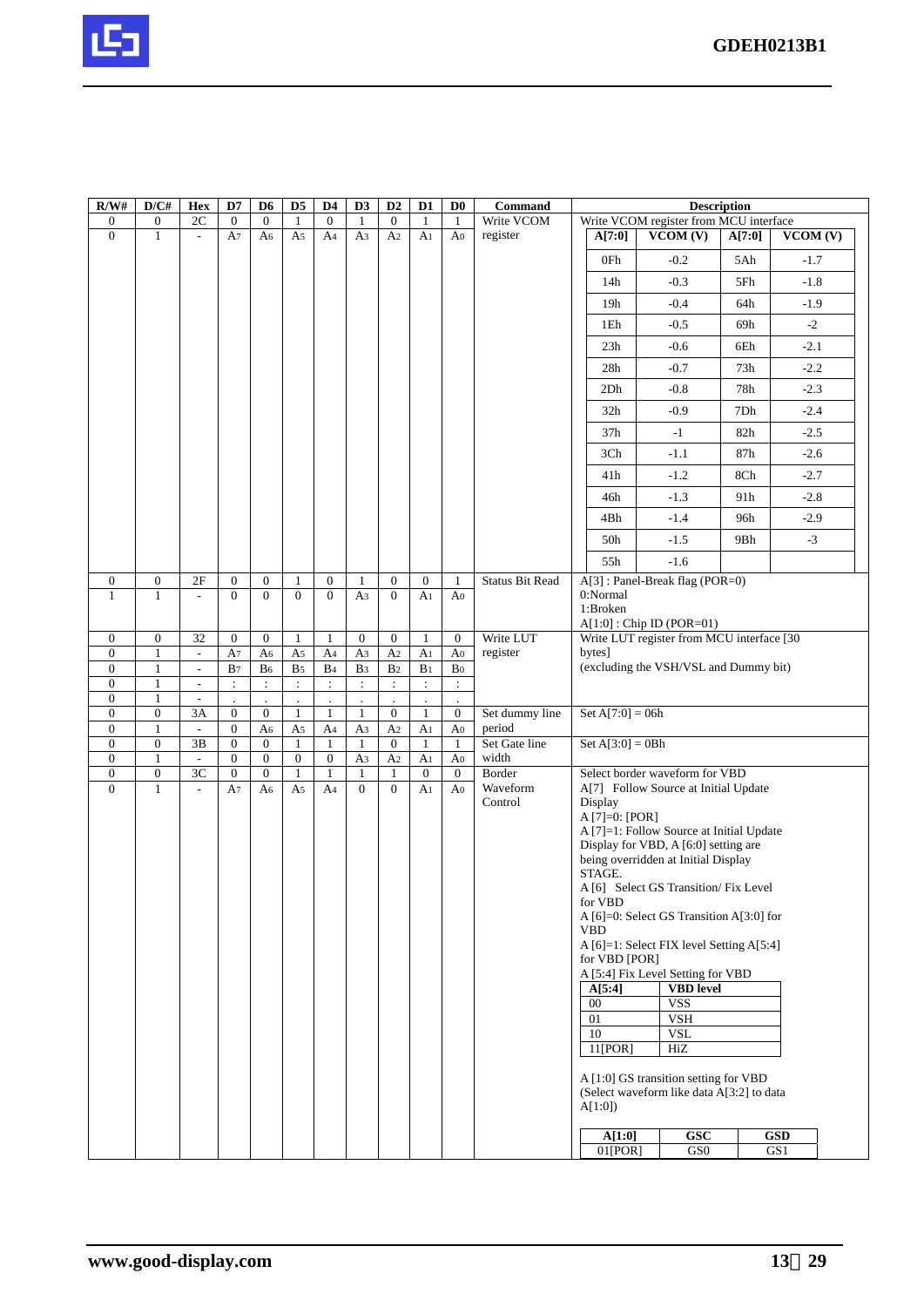

| R/W#     | D/CH | <b>Hex</b>               | D7             | D <sub>6</sub> | D <sub>5</sub> | D4             | D <sub>3</sub> | $\mathbf{D2}$  | D <sub>1</sub> | D <sub>0</sub> | <b>Command</b>  | <b>Description</b>                                 |
|----------|------|--------------------------|----------------|----------------|----------------|----------------|----------------|----------------|----------------|----------------|-----------------|----------------------------------------------------|
|          |      | 44                       | $\Omega$       |                | $\Omega$       |                |                |                | 0              |                | Set RAM X -     | Specify the start/end positions of the             |
| $\Omega$ |      | ۰                        | $\Omega$       |                | $\theta$       | A4             | A3             | A <sub>2</sub> | A <sub>1</sub> | A <sub>0</sub> | address         | window address in the X direction by an            |
| $\Omega$ |      | ۰                        | $\Omega$       | $\Omega$       | $\Omega$       | B <sub>4</sub> | B <sub>3</sub> | B <sub>2</sub> | B <sub>1</sub> | Bo             | Start / End     | address unit                                       |
|          |      |                          |                |                |                |                |                |                |                |                | position        | $A[4:0]$ : X-Start, POR = 00h                      |
|          |      |                          |                |                |                |                |                |                |                |                |                 | $B[4:0]$ : X-End, POR = 12h                        |
|          | 0    | 45                       | $\Omega$       |                | $\Omega$       |                | 0              |                | 0              |                | Set Ram Y-      | Specify the start/end positions of the             |
| $\Omega$ |      | ٠                        | A7             | A <sub>6</sub> | A <sub>5</sub> | A <sub>4</sub> | A3             | A <sub>2</sub> | A <sub>1</sub> | A <sub>0</sub> | address         | window address in the Y direction by an            |
| $\Omega$ |      | ٠                        | B <sub>7</sub> | B <sub>6</sub> | B <sub>5</sub> | B <sub>4</sub> | B <sub>3</sub> | B <sub>2</sub> | B <sub>1</sub> | Bo             | Start / End     | address unit                                       |
|          |      |                          |                |                |                |                |                |                |                |                | position        | $A[7:0]$ : Y-Start, POR = 00h                      |
|          |      |                          |                |                |                |                |                |                |                |                |                 | $B[7:0]$ : Y-End, POR = F9h                        |
| $\Omega$ |      | 4E                       | $\Omega$       |                | $\Omega$       |                |                |                |                | $\Omega$       | $Set$ RAM $X -$ | Make initial settings for the RAM X address in the |
| $\Omega$ |      | -                        | $\Omega$       |                | $\Omega$       | A <sub>4</sub> | A <sub>3</sub> | A <sub>2</sub> | A <sub>1</sub> | A <sub>0</sub> | address         | address counter $(AC) A[4:0]$ : POR is 00h         |
|          |      |                          |                |                |                |                |                |                |                |                | counter         |                                                    |
| $\Omega$ | 0    | 4F                       | $\Omega$       |                | $\Omega$       | $\theta$       |                |                |                |                | Set RAM Y -     | Make initial settings for the RAM Y address in the |
| $\Omega$ |      | $\overline{\phantom{a}}$ | A7             | A6             | A5             | A <sub>4</sub> | A <sub>3</sub> | A <sub>2</sub> | A <sub>1</sub> | A <sub>0</sub> | address         | address counter (AC) A[7:0] : POR is 00h           |
|          |      |                          |                |                |                |                |                |                |                |                | counter         |                                                    |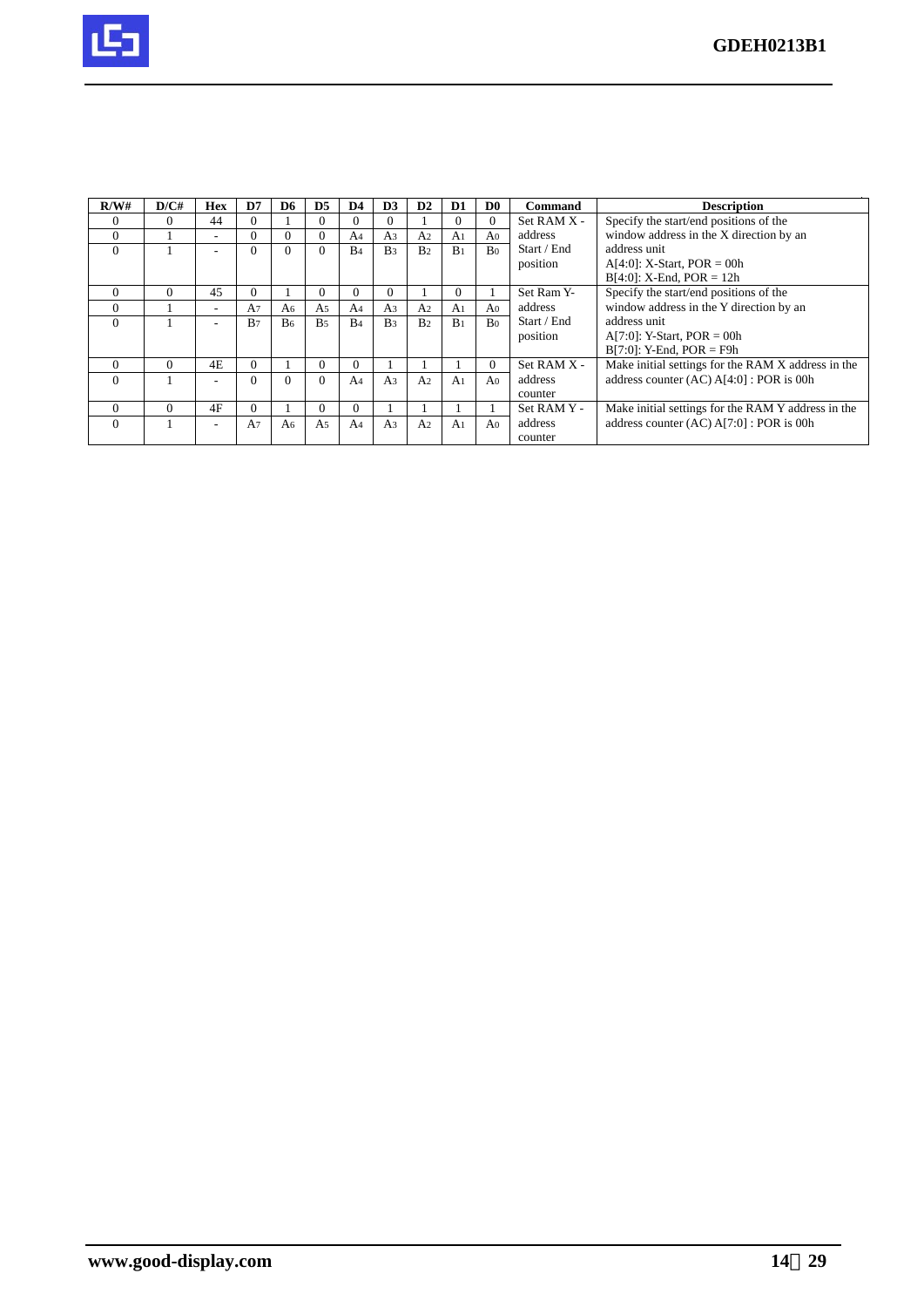## **11. Reference Circuit**



 $\frac{VCOM}{\left|\frac{\text{PL}(25V)}{\text{PL}(25V)}\right|}$ **VSH**  $\frac{10F/25V}{F}$ **VSL** 1 1uF/25V VDD LuF/25 **VCI**  $1uF/25V$ VGL LuF/50V <u>VGH</u>  $LuF/50V$  $\Vert$ 

**Figure . 11-1**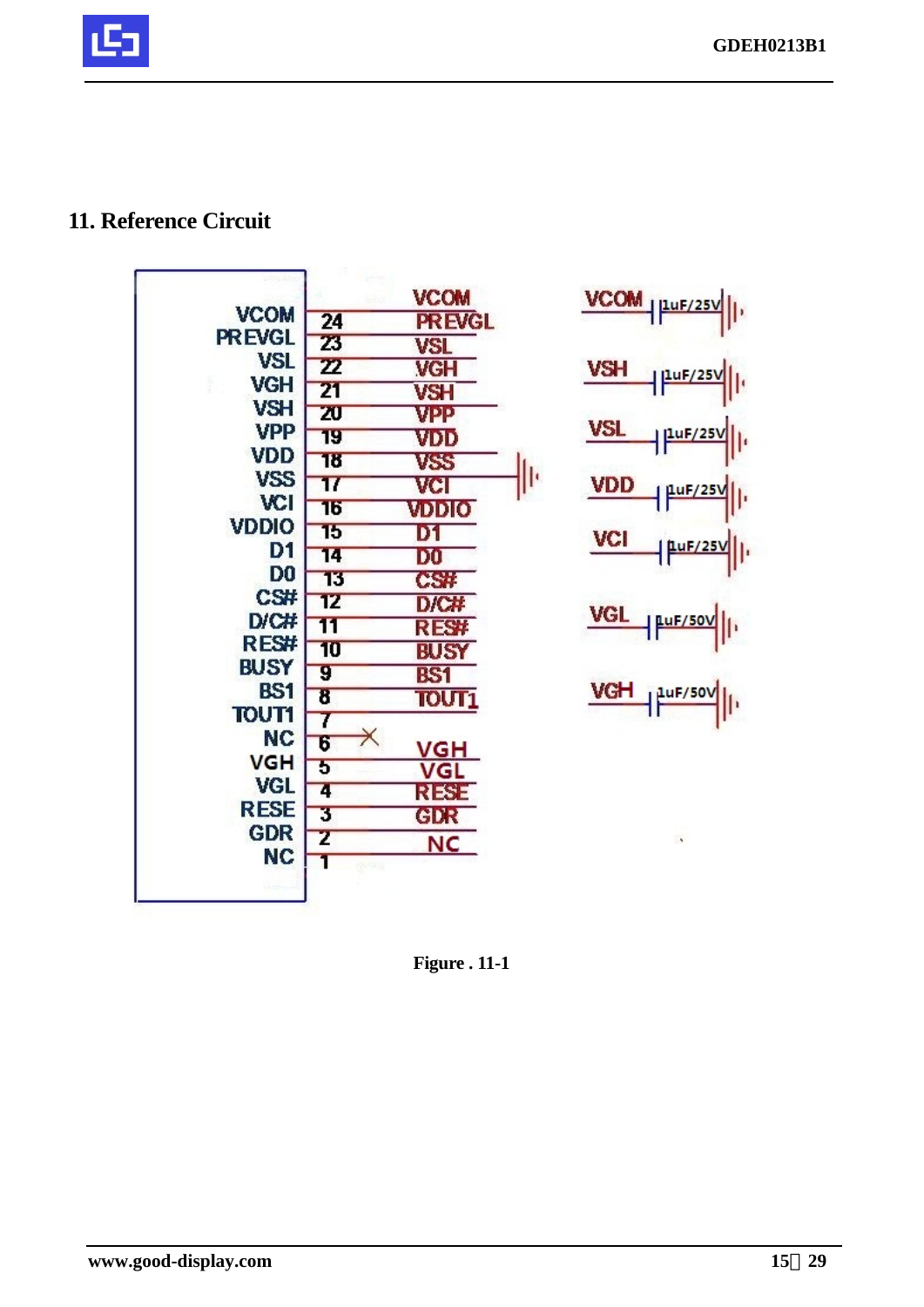



**Figure . 11-2**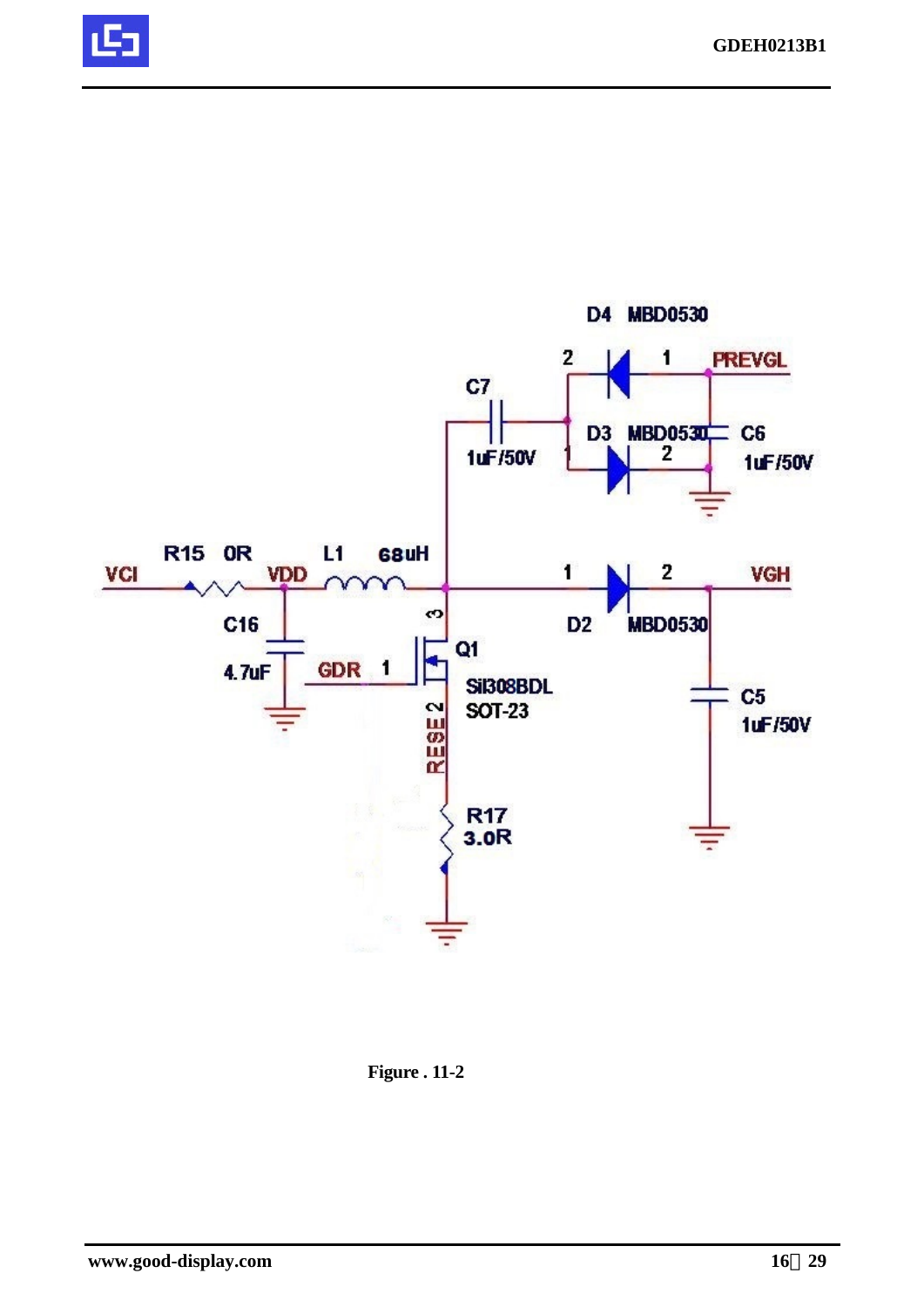## **12. ABSOLUTE MAXIMUM RATING**

|  | <b>Table 12-1: Maximum Ratings</b> |  |
|--|------------------------------------|--|
|  |                                    |  |

| <b>Symbol</b>                    | Parameter                   | Rating           | Unit    |
|----------------------------------|-----------------------------|------------------|---------|
| $V_{CI}$                         | Logic supply voltage        | $-0.5$ to $+4.0$ |         |
| $\mathbf{r}$<br>$1$ OPR          | Operation temperature range | 0 to 50          | $\circ$ |
| $\mathbf{r}$<br>1 <sub>STG</sub> | Storage temperature range   | $-25$ to 60      | $\circ$ |

## **13.DC CHARACTERISTICS**

The following specifications apply for: VSS=0V, VCI=3.3V,  $T_{OPR}$ =25°C.

| <b>Symbol</b> | <b>Parameter</b>          | <b>Test Condition</b> | Applicable pin                         | Min.   | Typ. | Max.      | Unit         |
|---------------|---------------------------|-----------------------|----------------------------------------|--------|------|-----------|--------------|
| <b>VCI</b>    | VCI operation voltage     |                       | <b>VCI</b>                             | 2.4    | 3.3  | 3.7       |              |
| <b>VIH</b>    | High level input voltage  |                       | $D1$ (SDIN), $D0$                      | 0.8VCI |      |           |              |
| <b>VIL</b>    | Low level input voltage   |                       | $ $ (SCLK), CS#,<br>$D/C#$ , RES#, BS1 |        |      | $0.2$ VCI | $\mathbf{V}$ |
| <b>VOH</b>    | High level output voltage | $IOH = -100uA$        | <b>BUSY, TOUT1</b>                     | 0.9VCI |      |           |              |
| <b>VOL</b>    | Low level output voltage  | $IOL = 100uA$         |                                        |        |      | $0.1$ VCI | V            |
| Iupdate       | Module operating current  |                       |                                        |        | 2.8  | 3.5       | mA           |
| Isleep        | Deep sleep mode           | $VCI=3.3V$            |                                        |        |      | ∍         | uA           |

#### **Table 13-1: DC Characteristics**

- The Typical power consumption is measured using associated 25℃ waveform with following

pattern transition: from horizontal scan pattern to vertical scan pattern. (Note 11-1)

- The listed electrical/optical characteristics are only guaranteed under the controller & waveform provided by Good Display.

- Vcom value will be OTP before in factory.

Note13-1

The Typical power consumption

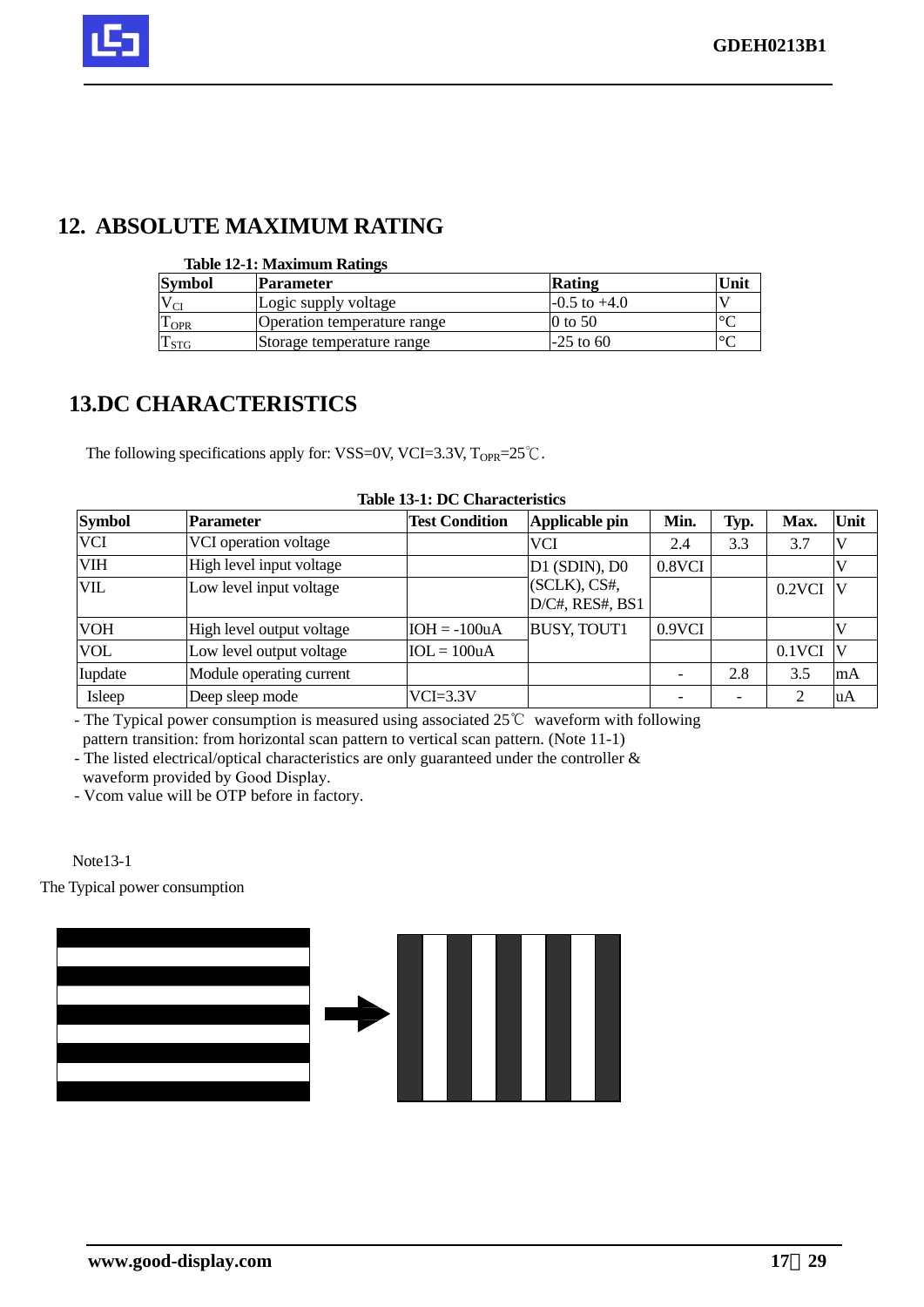

## **14. Serial Peripheral Interface Timing**

| Symbol           | Parameter              | Min                      | Typ | Max                      | Unit |
|------------------|------------------------|--------------------------|-----|--------------------------|------|
| tcycle           | Clock Cycle Time       | 250                      |     |                          | ns   |
| tas              | Address Setup Time     | 150                      |     | $\overline{\phantom{0}}$ | ns   |
| tдн              | Address Hold Time      | 150                      |     |                          | ns   |
| tcss             | Chip Select Setup Time | 120                      | -   | $\overline{\phantom{0}}$ | ns   |
| tcsн             | Chip Select Hold Time  | 60                       | -   | -                        | ns   |
| t <sub>DSW</sub> | Write Data Setup Time  | 50                       | -   | -                        | ns   |
| t <sub>DHW</sub> | Write Data Hold Time   | 15                       | -   | -                        | ns   |
| tclkL            | Clock Low Time         | 100                      | -   | -                        | ns   |
| tськн            | Clock High Time        | 100                      |     | -                        | ns   |
| tr               | Rise Time [20% ~ 80%]  | $\overline{\phantom{0}}$ | -   | 15                       | ns   |
| tF               | Fall Time [20% ~ 80%]  | ۰                        |     | 15                       | ns   |

The following specifications apply for: VSS=0V, VCI=2.4V to 3.7V,  $T_{OPR}$ =25°C





## **15. Power Consumption**

| <b>Parameter</b>                      | <b>Symbol</b>            | Conditions     | TVP | Max | Unit | <b>Remark</b>            |
|---------------------------------------|--------------------------|----------------|-----|-----|------|--------------------------|
| Panel power consumption during update | $\overline{\phantom{0}}$ | $25^{\circ}$ C | 10  | -   | mAs  |                          |
| Deep sleep mode                       | $\overline{\phantom{0}}$ | 25°C           | -   | ∽   | uA   | $\overline{\phantom{0}}$ |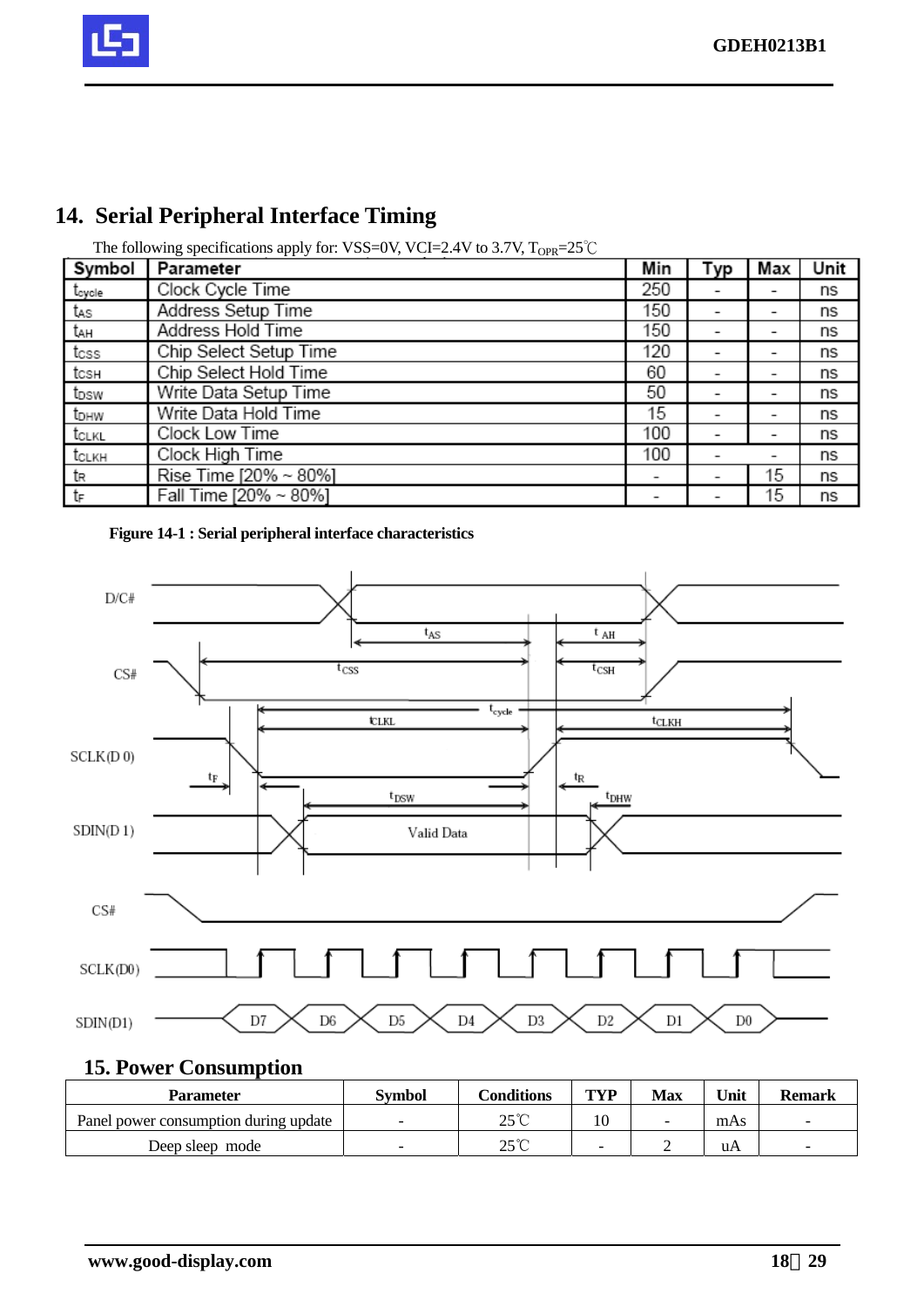

## **16. Typical Operating Sequence**

## **16.1 Normal Operation Flow**

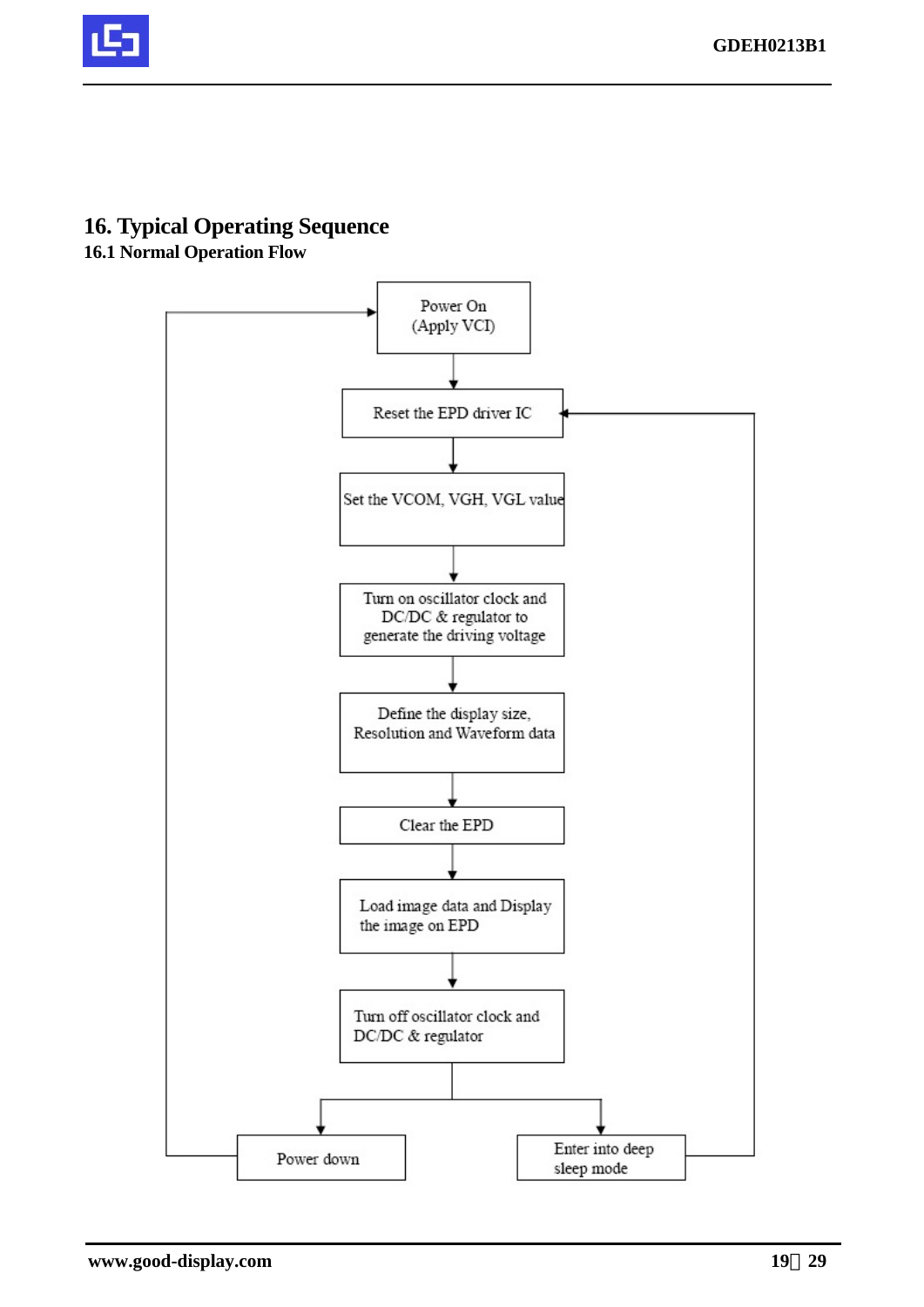

#### **16.2 Reference Program Code**

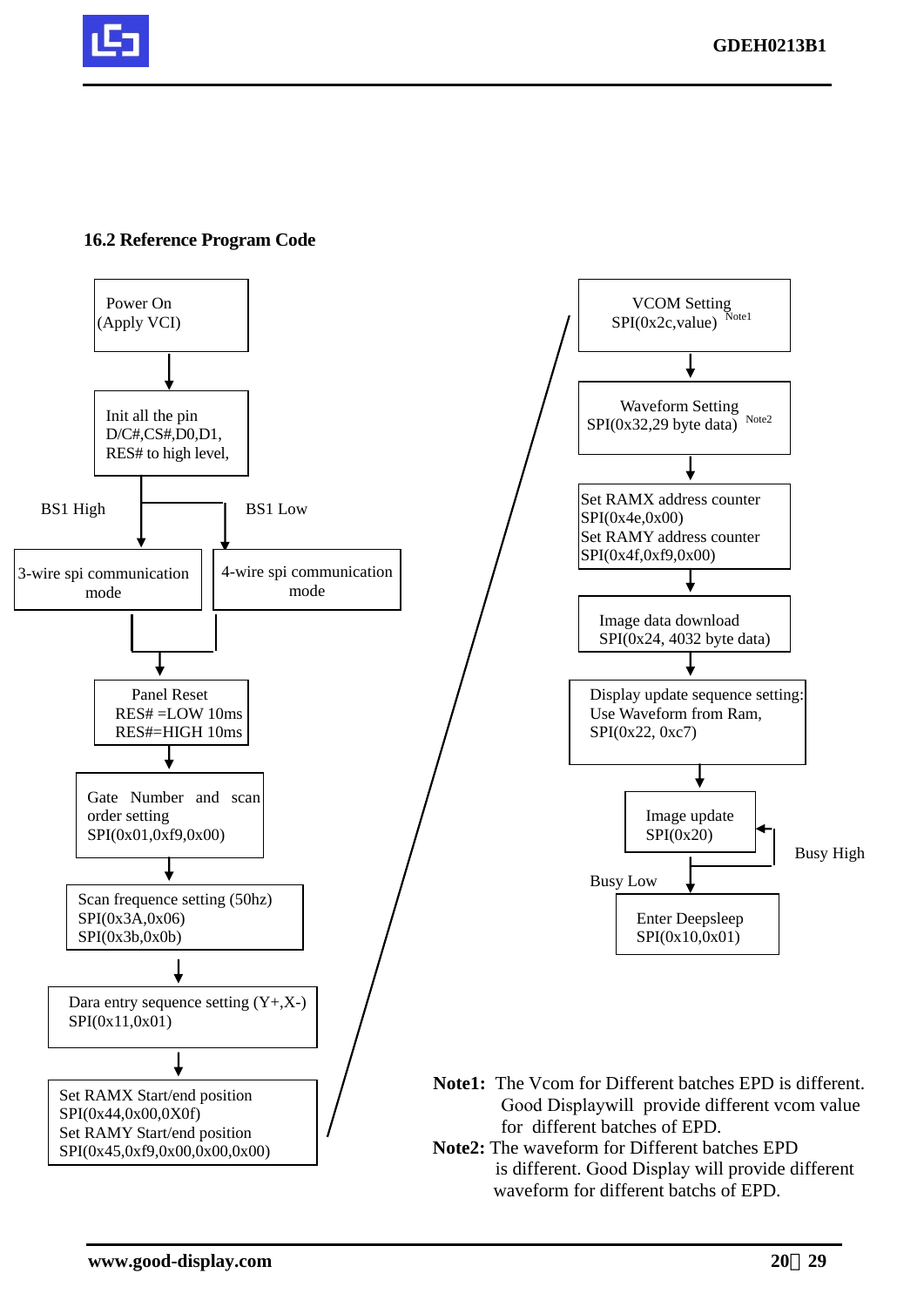

## **17. Optical characteristics**

#### **17.1 Specifications**

Measurements are made with that the illumination is under an angle of 45 degrees, the detection is perpendicular unless otherwise specified.

|               |                  |                                               |                          |                           |            | $T=25^{\circ}C$ |                          |
|---------------|------------------|-----------------------------------------------|--------------------------|---------------------------|------------|-----------------|--------------------------|
| <b>SYMBOL</b> | <b>PARAMETER</b> | <b>CONDITIO</b><br><b>NS</b>                  | <b>MIN</b>               | <b>TYPE</b>               | <b>MAX</b> | <b>UNIT</b>     | <b>Note</b>              |
| R             | Reflectance      | White                                         | 30                       | 35                        |            | $\%$            | Note 17-1                |
| Gn            | 2Grey Level      |                                               | $\overline{\phantom{0}}$ | $DS+(WS-DS)\times n(m-1)$ |            | L*              | $\overline{\phantom{a}}$ |
| <b>CR</b>     | Contrast Ratio   | indoor                                        |                          | 10                        |            |                 |                          |
| Panel's life  |                  | $0^{\circ}\mathrm{C}\sim50^{\circ}\mathrm{C}$ |                          | 5years or 1000000 times   |            |                 | Note 17-2                |

WS: White state, DS : Dark state

m: 2

Note 17-1: Luminance meter : Eye - One Pro Spectrophotometer

Note 17-2: We guarantee display quality from  $5^{\circ}\text{C} \sim 30^{\circ}\text{C}$  generally, If operation ambient temperature from  $0^{\circ}\text{C} \sim 50^{\circ}\text{C}$ , will Offer special built-in temperature sensor.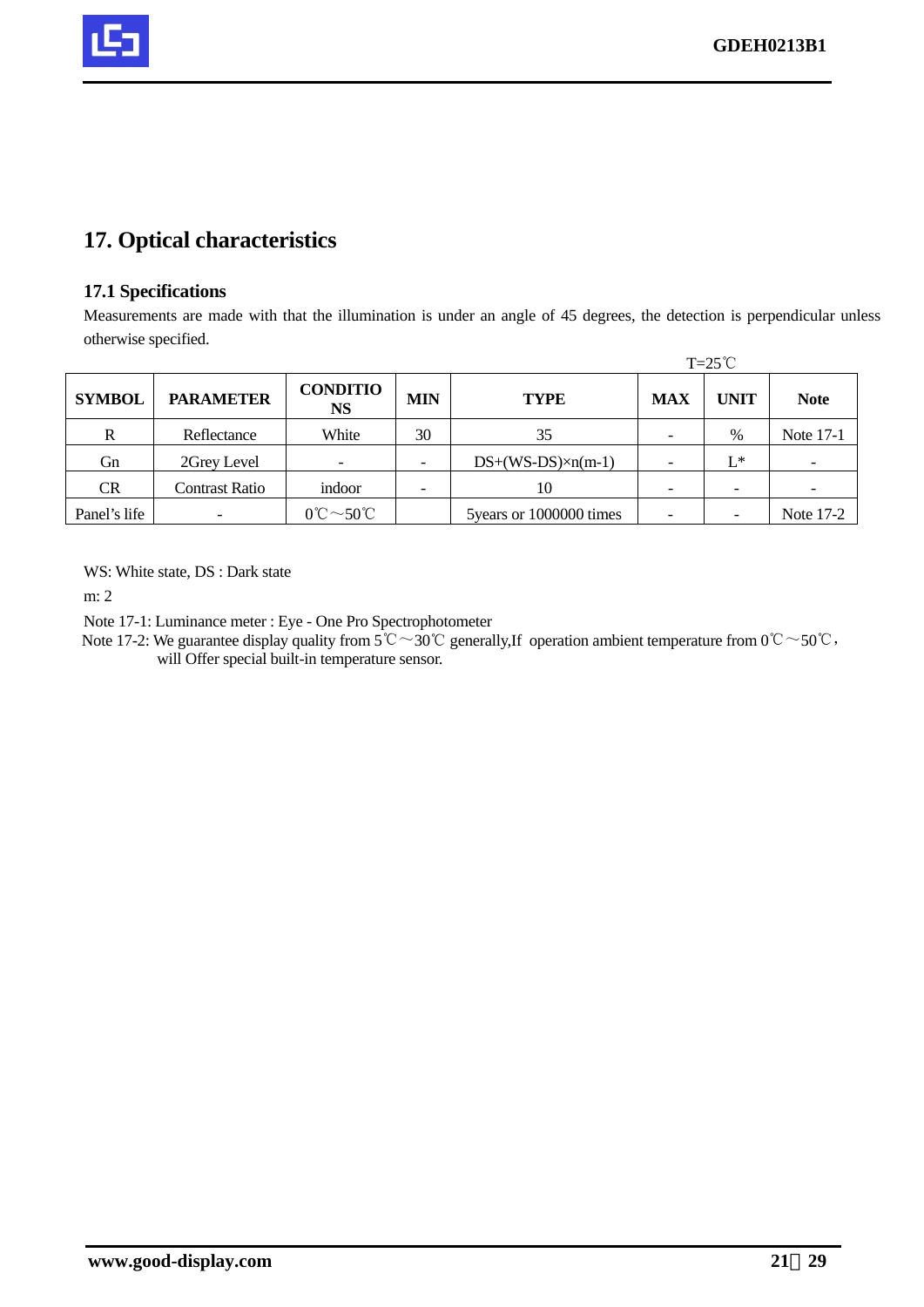

#### **17.2 Definition of contrast ratio**

The contrast ratio (CR) is the ratio between the reflectance in a full white area (R1) and the reflectance in a dark area  $(Rd)():$ 



#### **17.3 Reflection Ratio**

The reflection ratio is expressed as :

 $R = \text{Reflectance Factor}$  white board  $X (L_{\text{center}} / L_{\text{white board}})$ 

L center is the luminance measured at center in a white area  $(R=G=B=1)$ . L white board is the luminance of a standard white board . Both are measured with equivalent illumination source . The viewing angle shall be no more than 2 degrees .

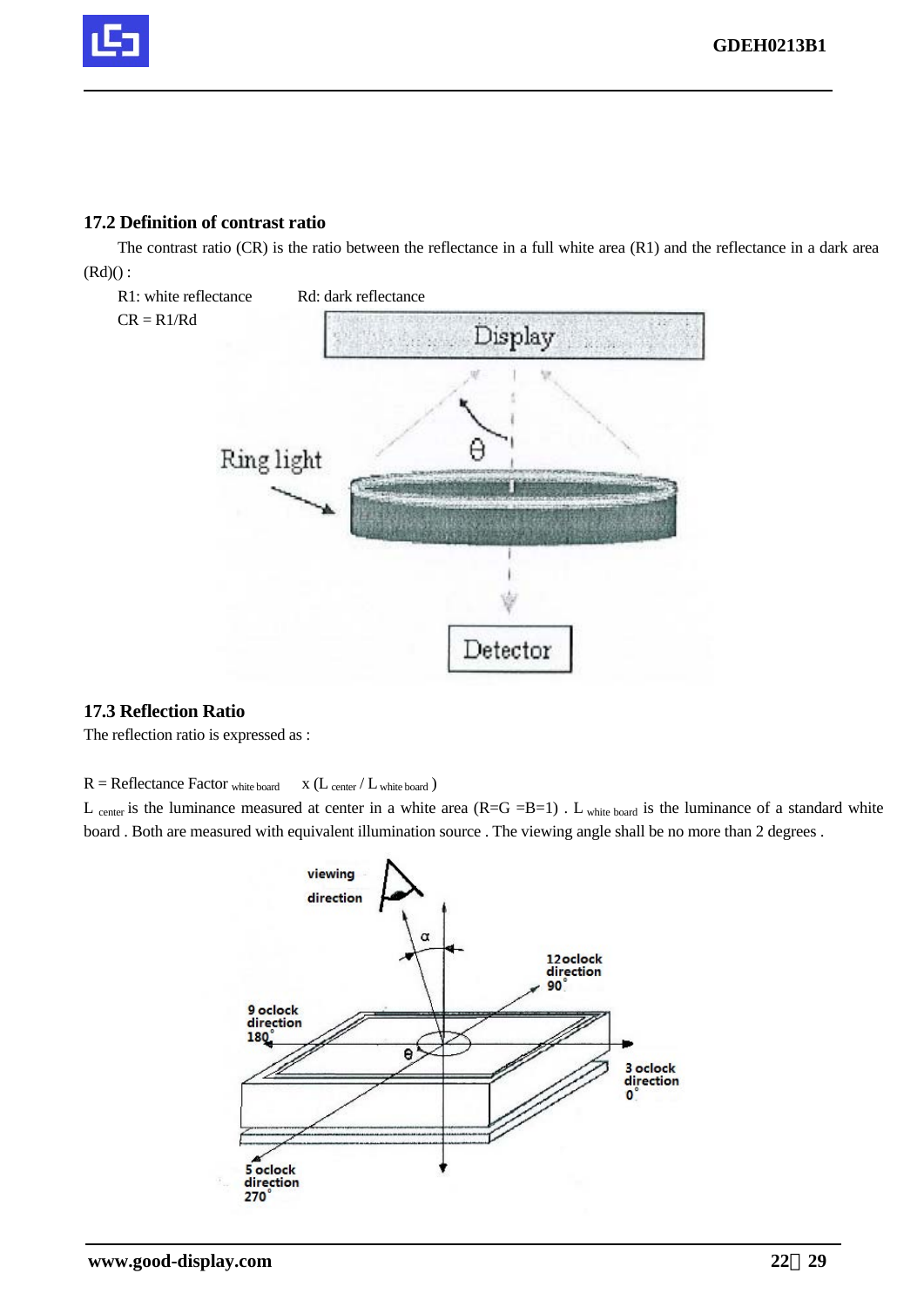

## **18. HANDLING,SAFETY AND ENVIROMENTAL REQUIREMENTS**

#### **WARNING**

The display glass may break when it is dropped or bumped on a hard surface. Handle with care. Should the display break, do not touch the electrophoretic material. In case of contact with electrophoretic material, wash with water and soap.

#### **CAUTION**

The display module should not be exposed to harmful gases, such as acid and alkali gases, which corrode electronic components.

Disassembling the display module can cause permanent damage and invalidate the warranty agreements.

IPA solvent can only be applied on active area and the back of a glass. For the rest part, it is not allowed.

Observe general precautions that are common to handling delicate electronic components. The glass can break and front surfaces can easily be damaged . Moreover the display is sensitive to static electricity and other rough environmental conditions.

#### **Mounting Precautions**

(1) It`s recommended that you consider the mounting structure so that uneven force (ex. Twisted stress) is not applied to the module.

(2) It`s recommended that you attach a transparent protective plate to the surface in order to protect the EPD. Transparent protective plate should have sufficient strength in order to resist external force.

(3) You should adopt radiation structure to satisfy the temperature specification.

(4) Acetic acid type and chlorine type materials for the cover case are not desirable because the former generates corrosive gas of attacking the PS at high temperature and the latter causes circuit break by electro-chemical reaction.

(5) Do not touch, push or rub the exposed PS with glass, tweezers or anything harder than HB pencil lead. And please do not rub with dust clothes with chemical treatment. Do not touch the surface of PS for bare hand or greasy cloth. (Some cosmetics deteriorate the PS)

(6) When the surface becomes dusty, please wipe gently with absorbent cotton or other soft materials like chamois soaks with petroleum benzene. Normal-hexane is recommended for cleaning the adhesives used to attach the PS. Do not use acetone, toluene and alcohol because they cause chemical damage to the PS.

(7) Wipe off saliva or water drops as soon as possible. Their long time contact with PS causes deformations and color fading.

Product specification The data sheet contains final product specifications.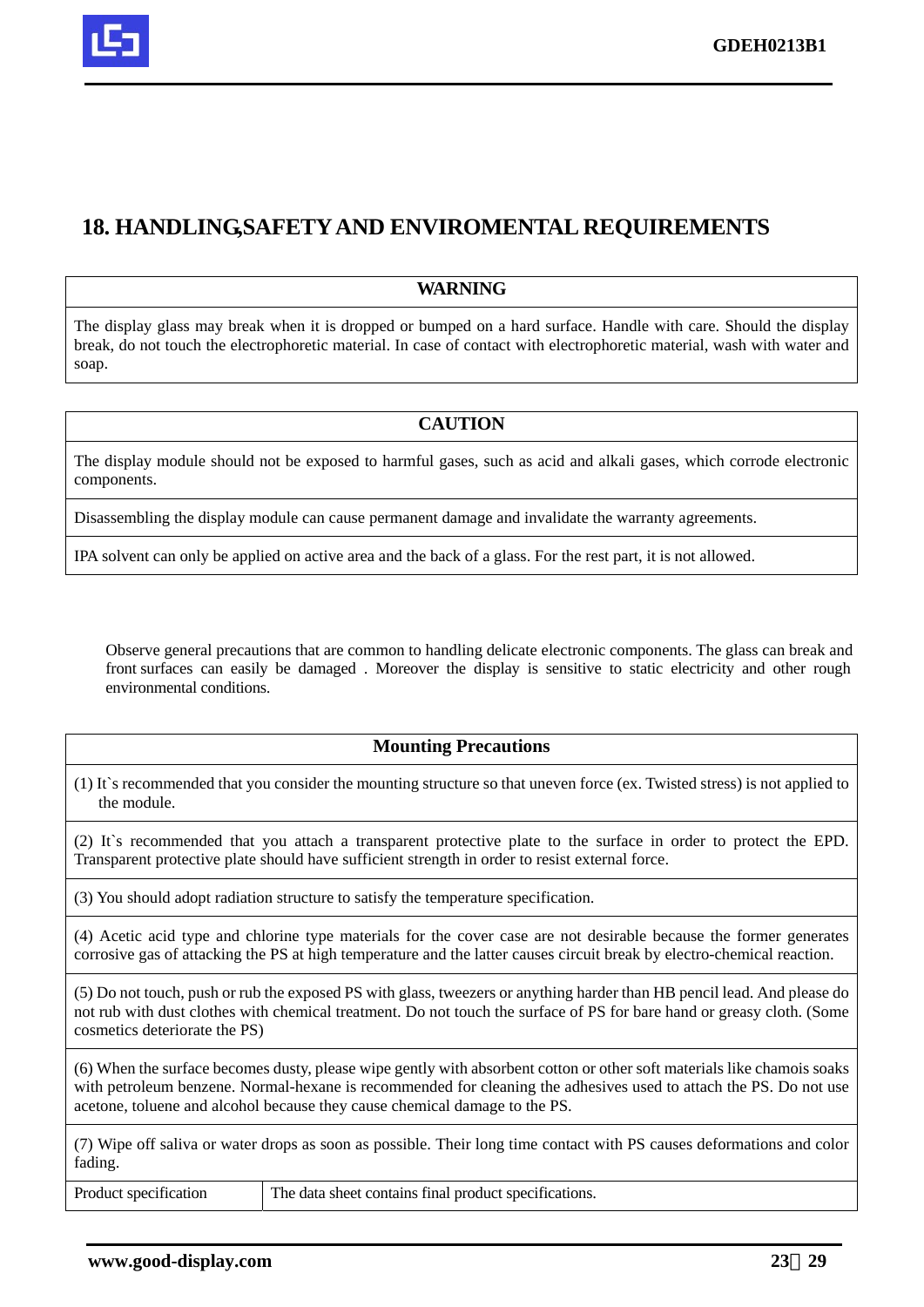

#### **Limiting values**

Limiting values given are in accordance with the Absolute Maximum Rating System (IEC 134). Stress above one or more of the limiting values may cause permanent damage to the device. These are stress ratings only and operation of the device at these or any other conditions above those given in the Characteristics sections of the specification is not implied. Exposure to limiting values for extended periods may affect device reliability.

#### **Application information**

Where application information is given, it is advisory and dose not form part of the specification.

#### **Product Environmental certification**

ROHS

#### **REMARK**

All The specifications listed in this document are guaranteed for module only. Post-assembled operation or component(s) may impact module performance or cause unexpected effect or damage and therefore listed specifications is not warranted after any Post-assembled operation.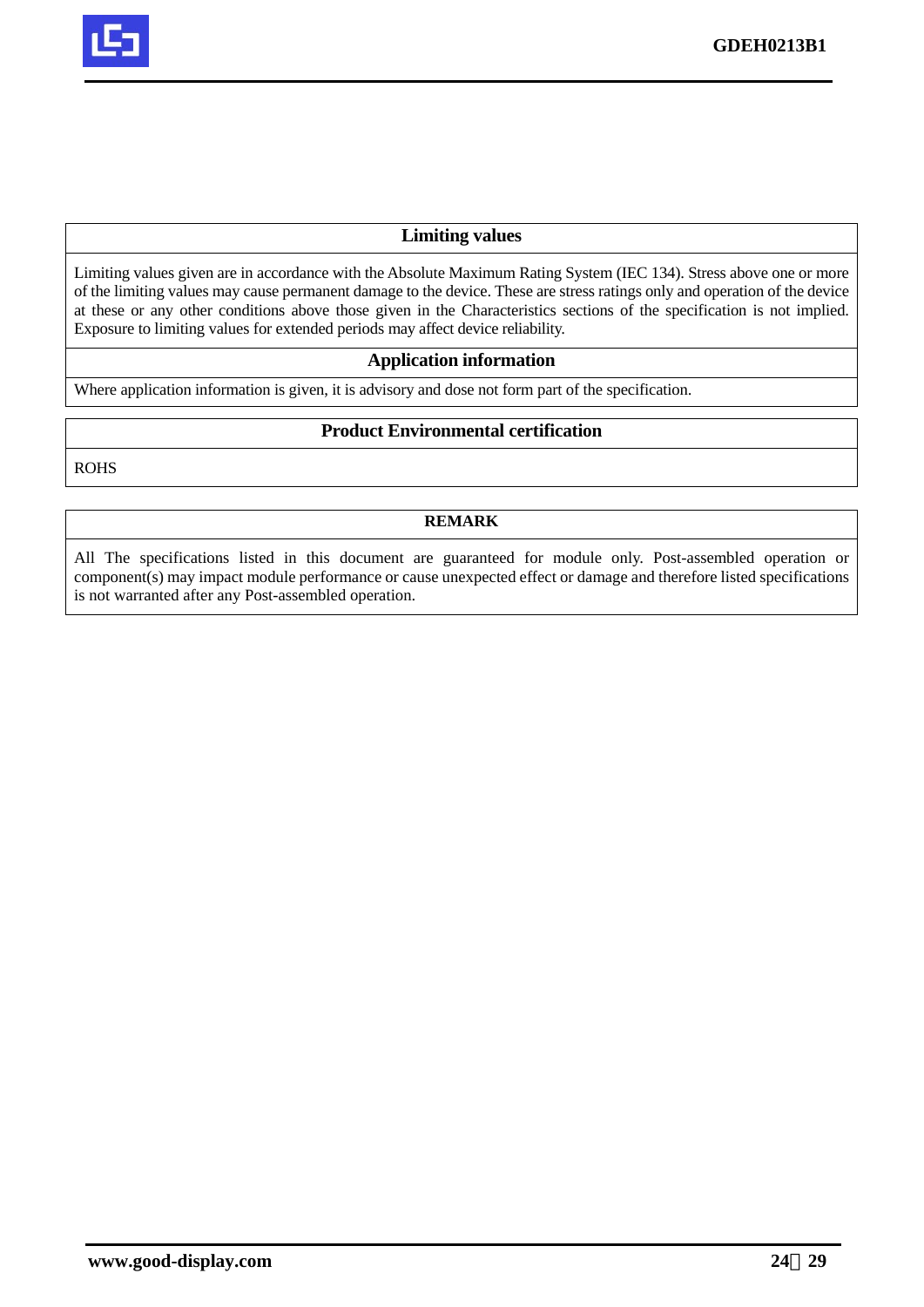

## **19. Reliability test**

|    | <b>TEST</b>                                          | <b>CONDITION</b>                                                                                                              | <b>METHOD</b>               | <b>REMARK</b> |
|----|------------------------------------------------------|-------------------------------------------------------------------------------------------------------------------------------|-----------------------------|---------------|
| 1  | <b>High-Temperature Operation</b>                    | T=50 $\degree$ C, RH=35%RH, For<br>240Hr                                                                                      | IEC 60 068-2-2Bb            |               |
| 2  | Low-Temperature Operation                            | $T = 0$ °C for 240 hrs                                                                                                        | IEC 60 068-2-2Ab            |               |
| 3  | High-Temperature Storage                             | T=70℃ RH=40%RH For<br>240Hr<br>Test in white pattern                                                                          | IEC 60 068-2-2Bb            |               |
| 4  | Low-Temperature Storage                              | $T = -25$ °C for 240 hrs<br>Test in white pattern                                                                             | IEC 60 068-2-2Ab            |               |
| 5  | High Temperature, High-<br><b>Humidity Operation</b> | T=40℃, RH=90%RH, For<br>168Hr                                                                                                 | IEC 60 068-2-3CA            |               |
| 6  | High Temperature, High-<br><b>Humidity Storage</b>   | $T=60^{\circ}C$ , RH=80%RH, For<br>480Hr<br>Test in white pattern                                                             | IEC 60 068-2-3CA            |               |
| 7  | Temperature Cycle                                    | $-25^{\circ}C(30\text{min}) \sim 70^{\circ}C(30\text{min})$<br>, 50 Cycle<br>Test in white pattern                            | IEC 60 068-2-14NB           |               |
| 8  | Package Vibration                                    | 1.04G, Frequency: 10~500Hz<br>Direction: X, Y, Z<br>Duration: 1 hours in each<br>direction                                    | Full packed for<br>shipment |               |
| 9  | Package Drop Impact                                  | Drop from height of 122 cm on<br>Concrete surface<br>Drop sequence:1 corner,<br>3edges,<br><b>6face</b><br>One drop for each. | Full packed for<br>shipment |               |
| 10 | UV exposure<br>Resistance                            | 765 W/m <sup>2</sup> for 168hrs,40℃                                                                                           | IEC 60068-2-5 Sa            |               |
| 11 | Electrostatic<br>discharge                           | Machine model:<br>+/-250V,0 $\Omega$ ,200pF                                                                                   | IEC61000-4-2                |               |

Actual EMC level to be measured on customer application.

Note1: The protective film must be removed before temperature test.

Note2: Stay white pattern for storage and non-operation test.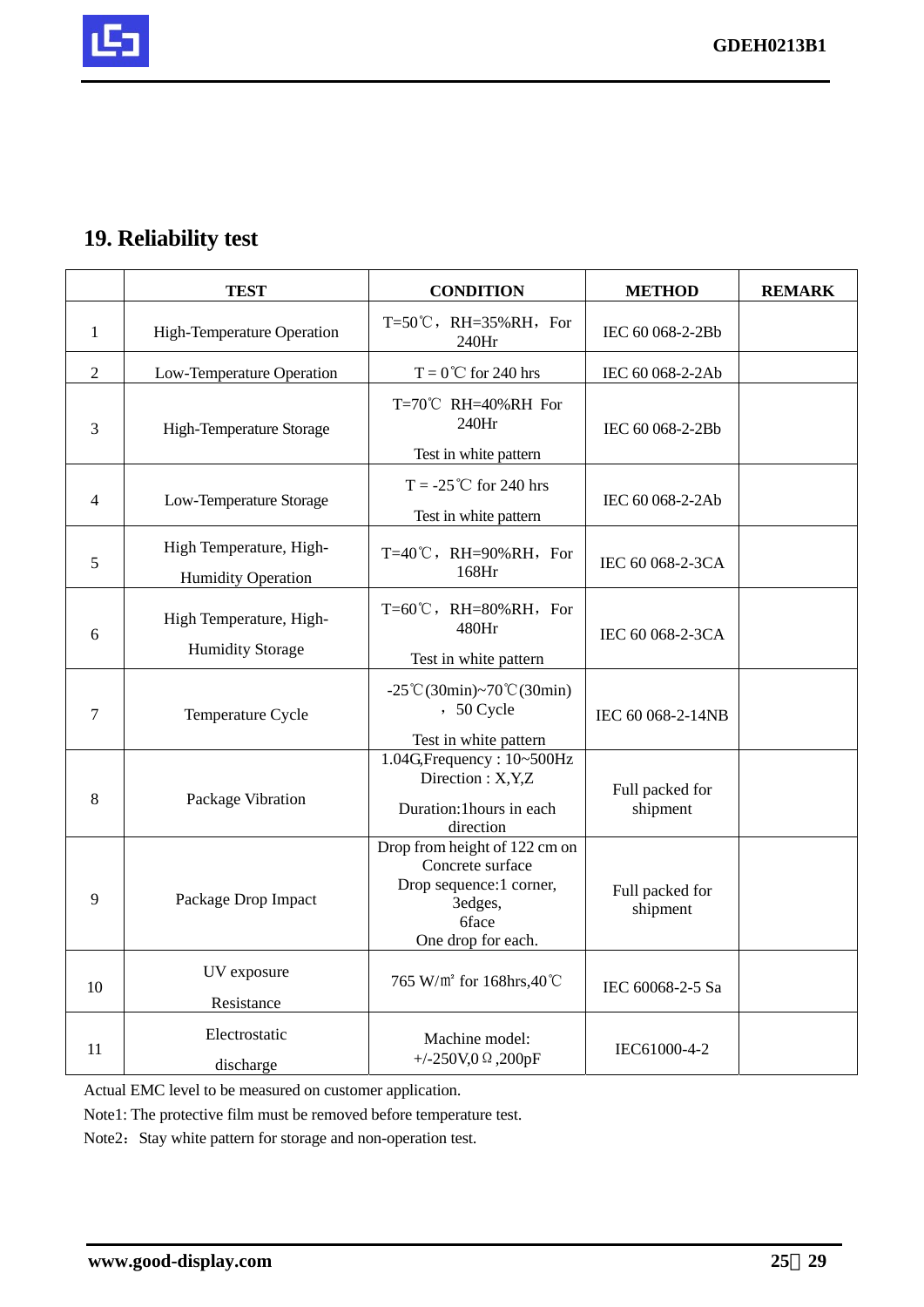

## **20. Block Diagram**



## **21. PartA/PartB specification**

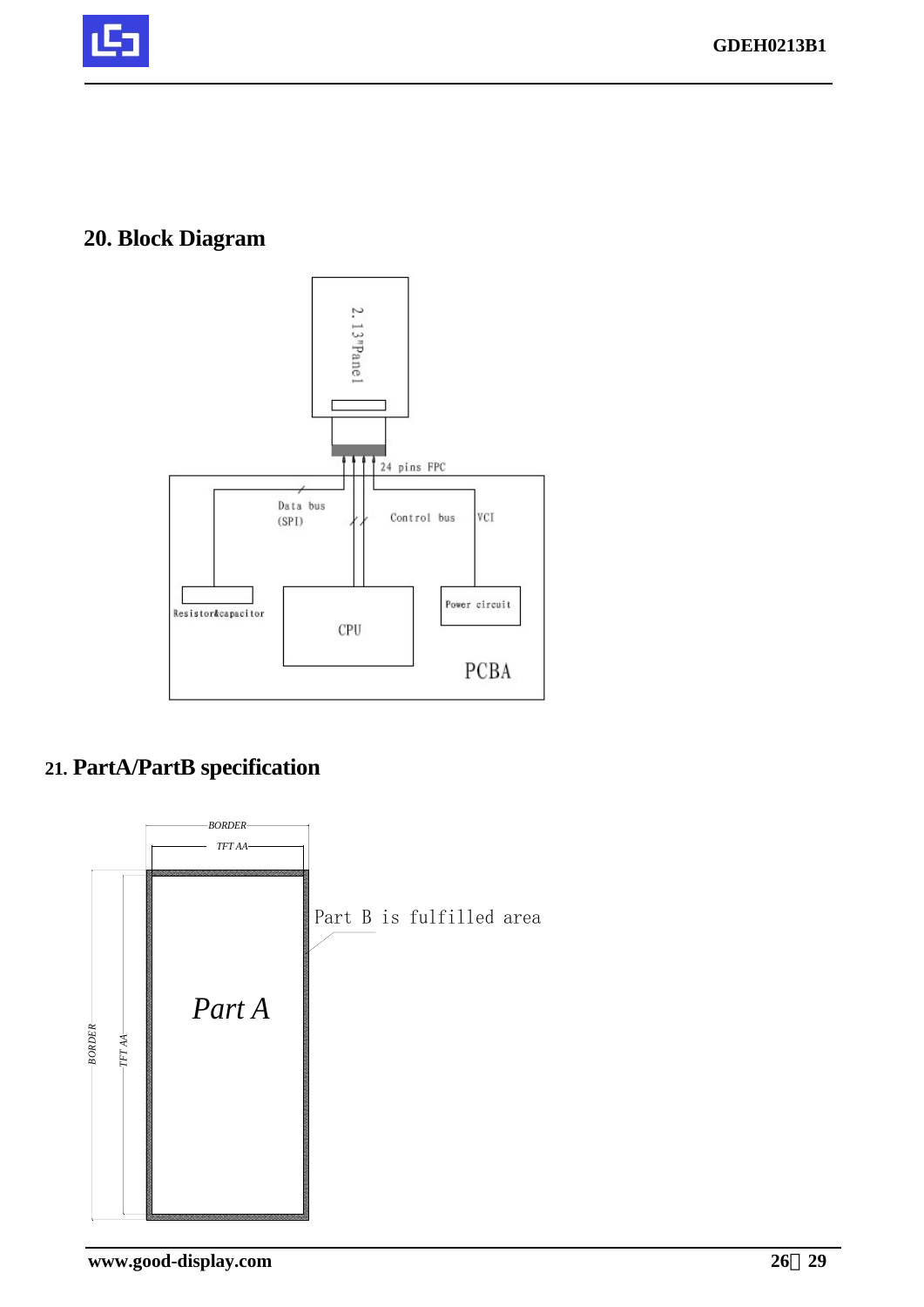

## **22. Point and line standard**

|                                         |                                              |                                | <b>Shipment Inspection Standard</b>                               |                   |        |             |
|-----------------------------------------|----------------------------------------------|--------------------------------|-------------------------------------------------------------------|-------------------|--------|-------------|
|                                         |                                              |                                | Equipment: Electrical test fixture, Point gauge                   |                   |        |             |
| Outline dimension                       | $29.2(H) \times 59.2(V) \times$<br>1.05(D)   | Unit: mm                       | Part-A                                                            | Active area       | Part-B | Border area |
|                                         | Temperature                                  | Humidity                       | Illuminance                                                       | Distance          | Time   | Angle       |
| Environment                             | $19^{\circ}\text{C} \sim 25^{\circ}\text{C}$ | 55% ± 5% RH                    | $800 \sim 1300$ Lux                                               | 300 mm            | 35Sec  |             |
| Defet type                              | Inspection method                            |                                | Standard                                                          | Part-A            |        | Part-B      |
|                                         |                                              |                                | $D \leq 0.25$ mm                                                  | Ignore            |        | Ignore      |
| Spot                                    | <b>Electric Display</b>                      |                                | 0.25 mm $<$ D $\leq$ 0.4 mm                                       | $N \leq 4$        |        | Ignore      |
|                                         |                                              |                                | $D > 0.4$ mm                                                      | Not Allow         |        | Ignore      |
| Display unwork                          | <b>Electric Display</b>                      |                                | Not Allow                                                         | Not Allow         |        | Ignore      |
| Display error                           | <b>Electric Display</b>                      |                                | Not Allow                                                         | Not Allow         |        | Ignore      |
|                                         |                                              | $L \leq 2$ mm, $W \leq 0.2$ mm |                                                                   | Ignore            |        | Ignore      |
| Scratch or line<br>defect(include dirt) | Visual/Film card                             |                                | $2.0$ mm $\leq L \leq 5.0$ mm, $0.2 \leq W \leq$<br>$0.3$ mm,     | $N \leq 2$        |        | Ignore      |
|                                         |                                              |                                | $L > 5$ mm, $W > 0.3$ mm                                          | Not Allow         |        | Ignore      |
|                                         |                                              |                                | $D \le 0.2$ mm                                                    | Ignore            |        | Ignore      |
| PS Bubble                               | Visual/Film card                             |                                | 0.2mm $\leq$ D $\leq$ 0.35mm & N $\leq$ 4                         | $N \leq 4$        |        | Ignore      |
|                                         |                                              |                                | $D > 0.35$ mm                                                     | Not Allow         |        | Ignore      |
|                                         |                                              |                                | $X \le 5$ mm, Y $\le 0.5$ mm, Do not affect the electrode circuit | , Ignore          |        |             |
| Side Fragment                           | Visual/Film card                             |                                | $_{\rm X}$<br>Y                                                   | $\sim$ $\sqrt{ }$ |        |             |
| Remark                                  |                                              |                                | 1. Cannot be defect & failure cause by appearance defect;         |                   |        |             |
|                                         |                                              |                                | 2. Cannot be larger size cause by appearance defect;              |                   |        |             |
|                                         |                                              | $L = long$                     | W=wide D=point size N=Defects NO                                  |                   |        |             |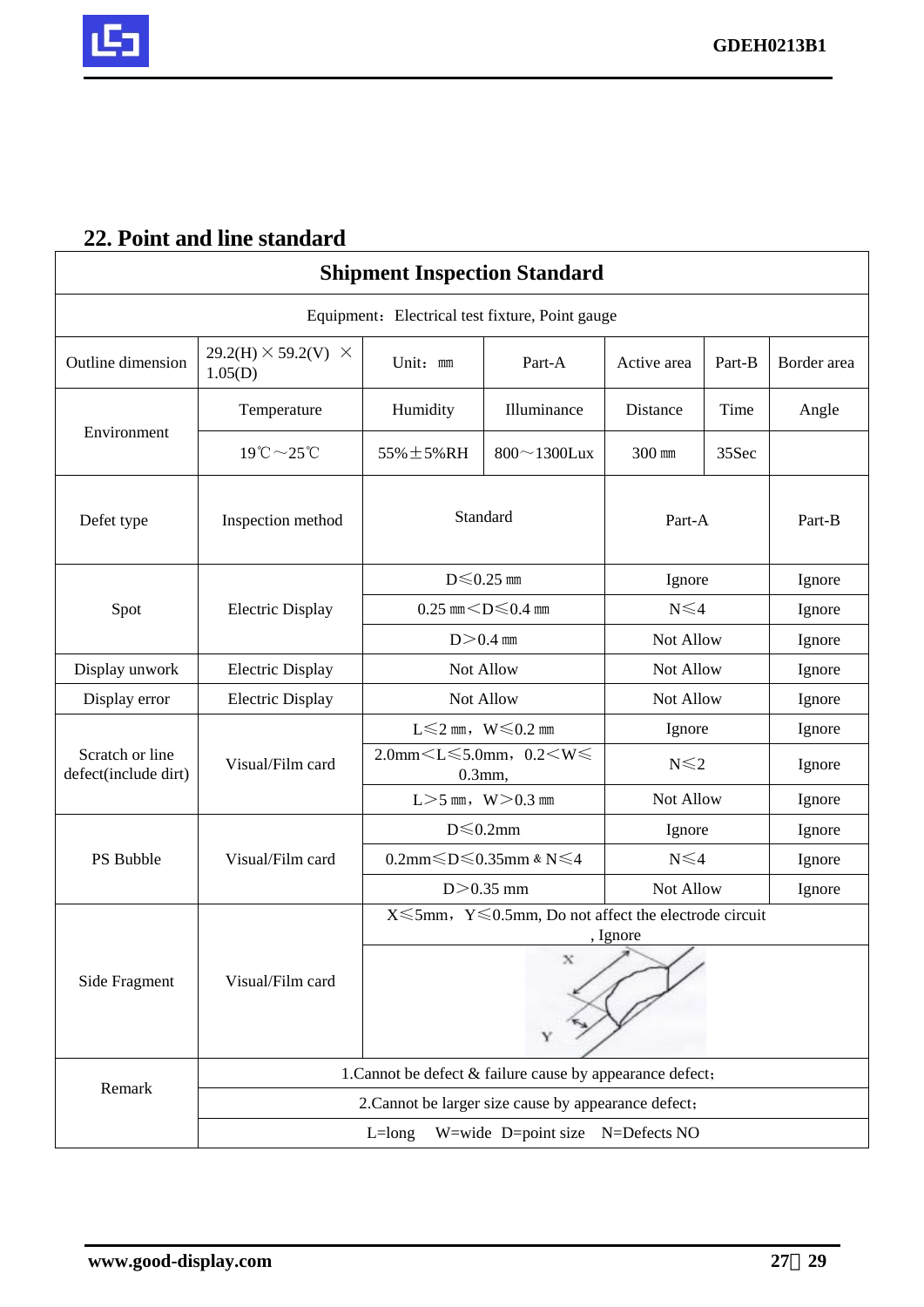





Line Defect

Spot Defect

L=long W=wide D=point size